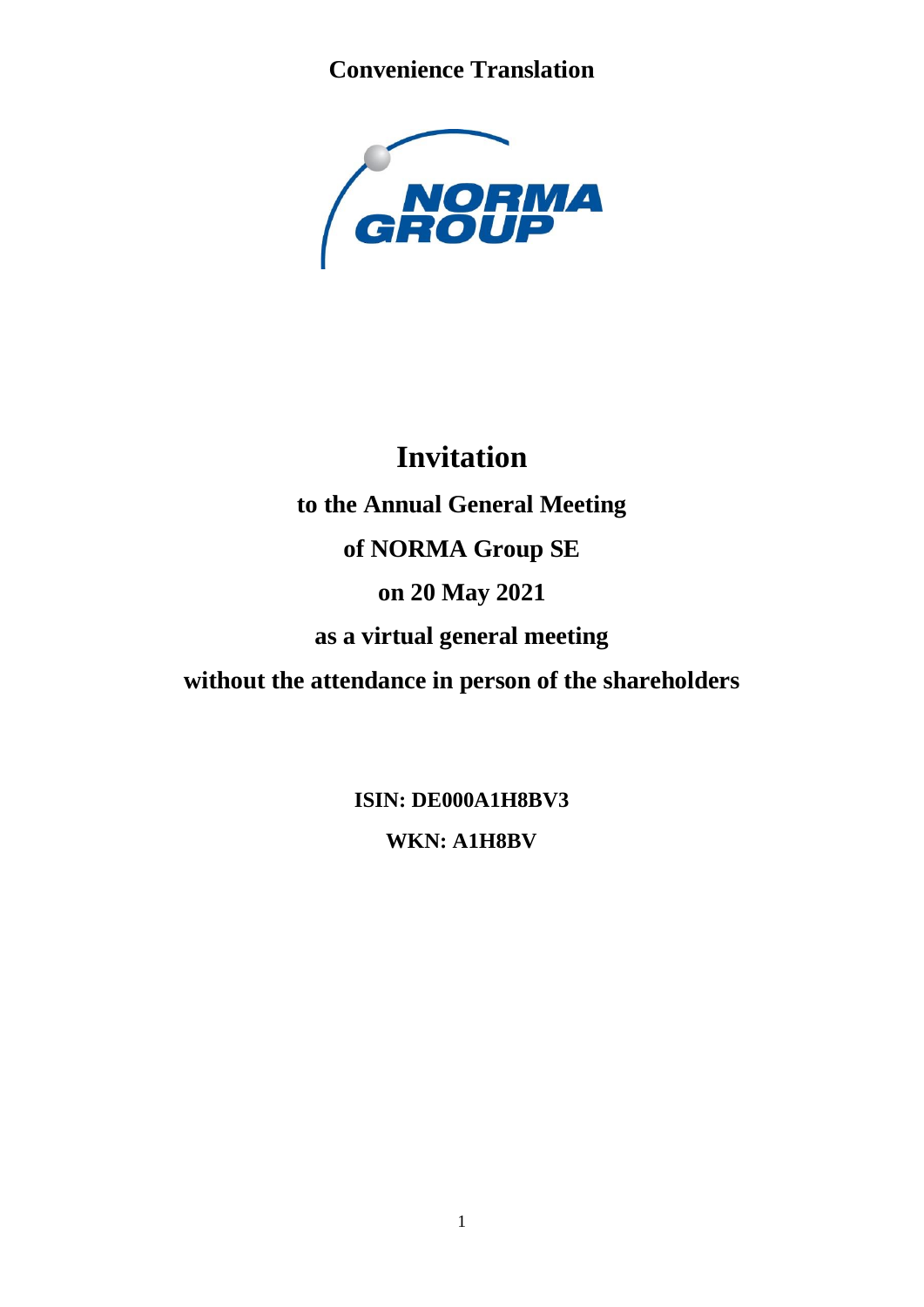### **NORMA Group SE**

Maintal

Dear Shareholders,

We are pleased to invite you to the

#### **Annual General Meeting of NORMA Group SE**

to be held at

**10:00 hrs** (CEST, corresponding to 8:00 hrs UTC), **on Thursday, 20 May 2021,**

#### as a **virtual general meeting**

at Frankfurt/Main without the attendance in person of the shareholders or their proxies.

The Annual General Meeting will be held as a virtual general meeting without the attendance in person of the shareholders or their proxies, in accordance with section 1(2) of the Act on Measures in Corporate, Cooperative, Association, Foundation and Home Ownership Law to Combat the Effects of the COVID 19 Pandemic of 27 March 2020 (Federal Law Gazette I 2020, p. 570), last amended by the amendment act of 22 December 2020 (Federal Law Gazette I 2020, p. 3332) ("**COVID-19 Measures**  Act"). The place of the virtual general meeting in terms of section 121(3) sentence 1 German Stock Corporation Act<sup>1</sup> will be at Deutsche Nationalbibliothek, Adickesallee 1, 60322 Frankfurt/Main.

### **Please note that shareholders or their proxies cannot follow the virtual general meeting on site.**

For details on the rights of shareholders and their proxies, please refer to the "Further information and notes" attached to the agenda following the further information on agenda item 7.

<sup>&</sup>lt;sup>1</sup> The provisions of the German Stock Corporation Act generally apply to the Company pursuant to Article 9(1) c) (ii) of Regulation (EC) No 2157/2001 of the Council of 8 October 2001 about the statute for the European Company (SE) (the "SE Regulation").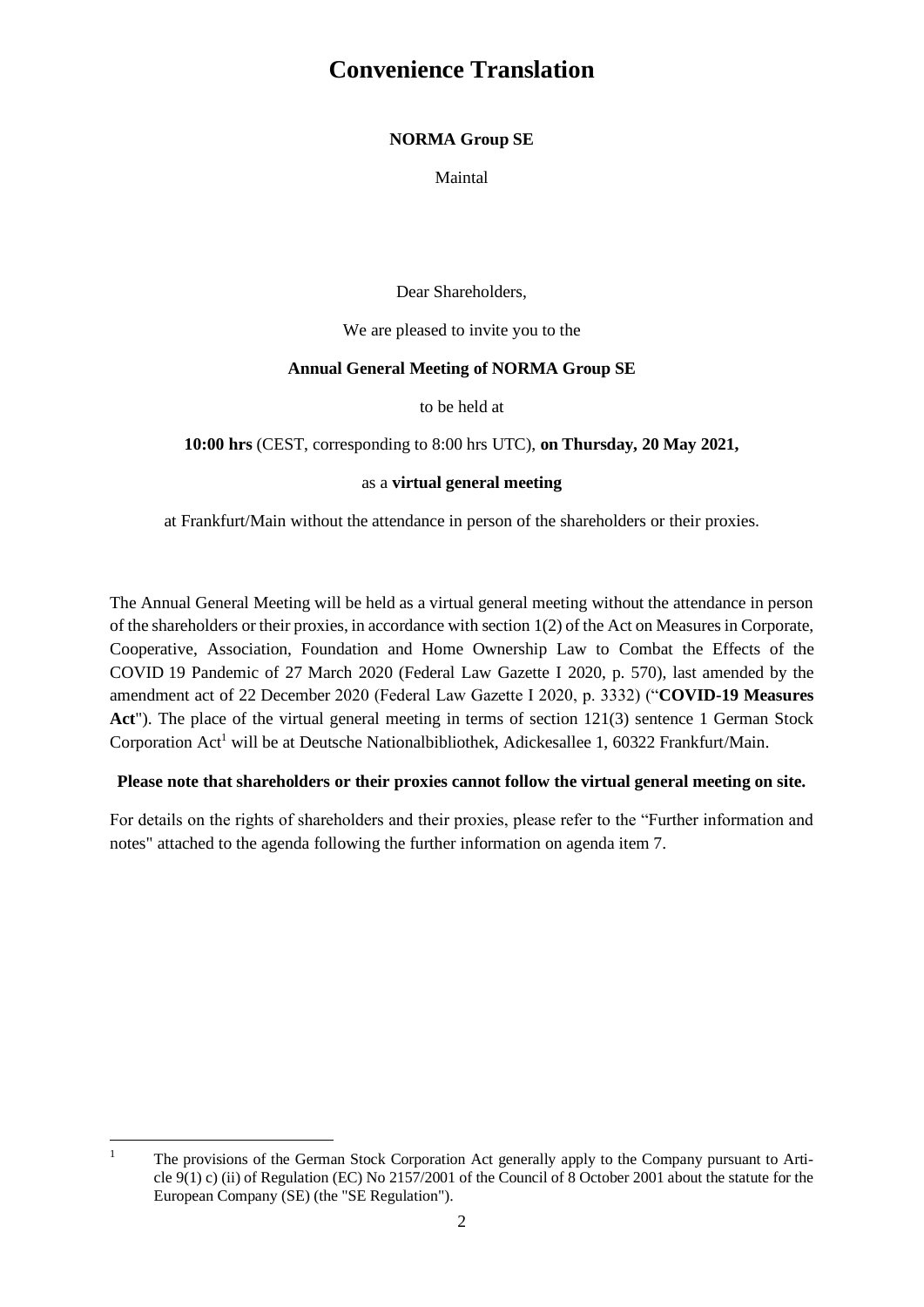### **Agenda**

**1. Presentation of the adopted annual financial statements and the management report of NORMA Group SE as well as the approved consolidated financial statements, the group management report, the explanatory report on the information required pursuant to sections 289a, 315a German Commercial Code and the report of the Supervisory Board for the 2020 financial year**

The said documents have been published on the Company's website at https://www.normagroup.com/corp/en/investors/agm. They will also be available there during the Annual General Meeting and will be explained at the Annual General Meeting by the Management Board and – as regards the report of the Supervisory Board – by the chairman of the Supervisory Board.

The Supervisory Board has approved the annual financial statements and the consolidated annual financial statements prepared by the Management Board. This means that the annual financial statements have been adopted pursuant to section 172, sentence 1, phrase 1 German Stock Corporation Act. In accordance with the statutory provisions, no resolution is therefore necessary on this agenda item.

#### **2. Resolution on the appropriation of the balance sheet profit for the 2020 financial year**

The Management Board and the Supervisory Board propose that the balance sheet profit for the 2020 financial year in the amount of EUR 40,976,283.95 be appropriated as follows:

| Payment of a dividend of EUR 0.70 per no-par value share carrying div- |                   |
|------------------------------------------------------------------------|-------------------|
| idend rights                                                           | EUR 22,303,680.00 |
| Transfer to revenue reserves                                           | <b>EUR 0.00</b>   |
| Profit carried forward                                                 | EUR 18,672,603.95 |
| Balance sheet profit                                                   | EUR 40,976,283.95 |

The proposal regarding the appropriation of the balance sheet profit is based on the number of existing no-par value shares carrying dividend rights for the completed 2020 financial year on the date on which the annual financial statements were prepared by the Management Board. Should the number of these no-par value shares carrying dividend rights change before the Annual General Meeting, a suitably amended resolution proposal which contains an unchanged dividend of EUR 0.70 per no-par value share carrying dividend rights for the completed 2020 financial year will be put to the vote at the Annual General Meeting. In such a case, the amount attributable to no-par value shares not carrying dividend rights will be carried forward.

We point out that the claim to a dividend resolved by the Annual General Meeting will not become due until the third business day following the Annual General Meeting. Therefore, the dividend will not be paid out until then.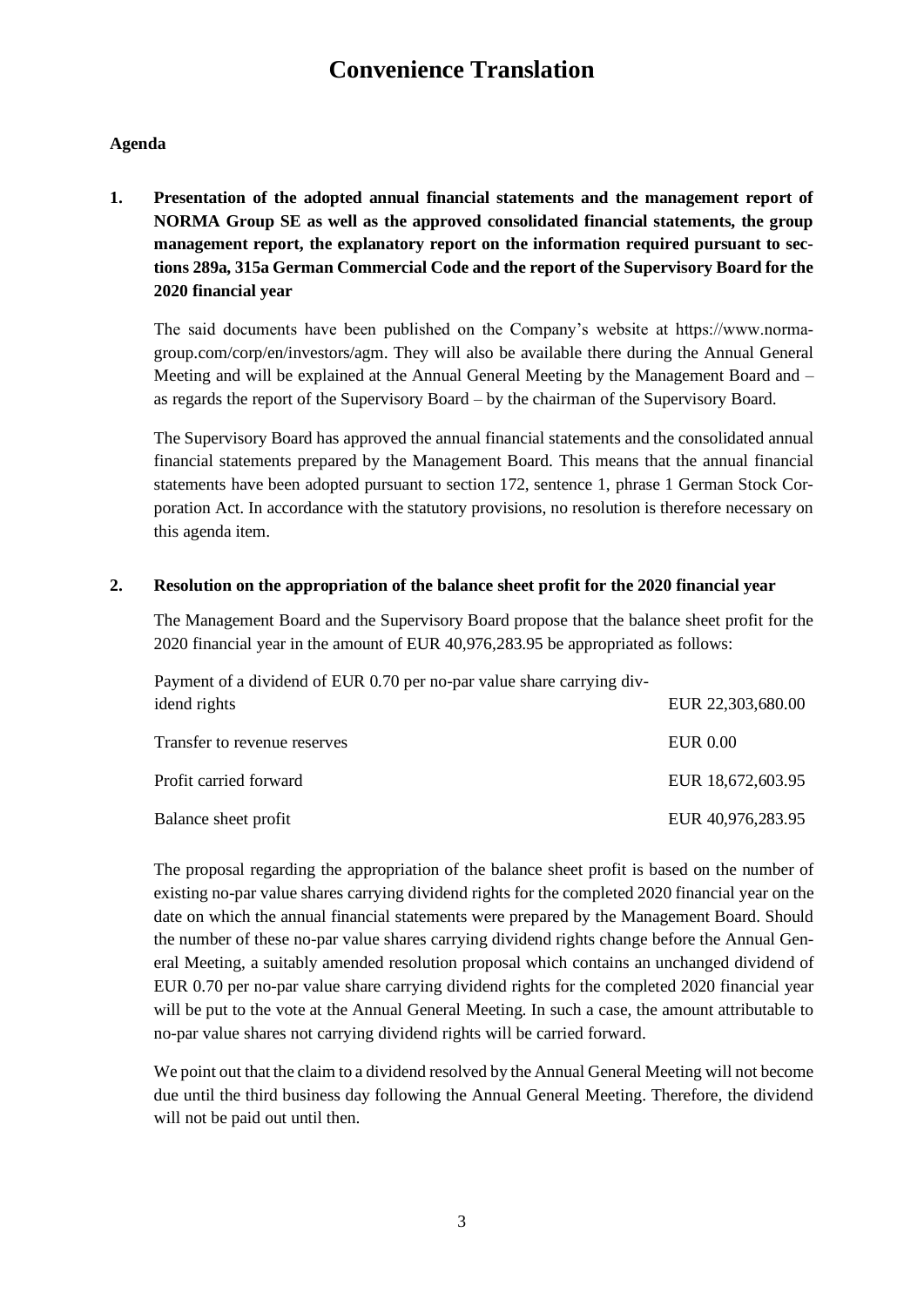### **3. Resolution on the ratification of the actions of the Management Board of NORMA Group SE for the 2020 financial year**

The Management Board and the Supervisory Board propose that the actions of the members of the Management Board of NORMA Group SE in office in the 2020 financial year be ratified for this period.

The intention is to have the Annual General Meeting vote on the ratification of the actions of the members of the Management Board by way of a ratification of individual members.

### **4. Resolution on the ratification of the actions of the Supervisory Board of NORMA Group SE for the 2020 financial year**

The Management Board and the Supervisory Board propose that the actions of the members of the Supervisory Board of NORMA Group SE in office in the 2020 financial year be ratified for this period.

The intention is to have the Annual General Meeting vote on the ratification of the actions of the members of the Supervisory Board by way of a ratification of individual members.

### **5. Resolution on the appointment of the auditor of the annual financial statements and the auditor of the consolidated financial statements for the 2021 financial year**

The Supervisory Board proposes, based on the recommendation of its Audit Committee, that PricewaterhouseCoopers GmbH Wirtschaftsprüfungsgesellschaft, Frankfurt/Main, be appointed as auditor of the annual financial statements and as auditor of the consolidated financial statements for the 2021 financial year.

The recommendation of the Audit Committee was preceded by a selection procedure that was conducted in accordance with Article 16 of the EU Audit Regulation (Regulation (EU) No 537/2014 of the European Parliament and of the Council of 16 April 2014 on specific requirements regarding statutory audit of public-interest entities and repealing Commission Decision 2005/909/EC). Subsequent to that, the Audit Committee recommended to the Supervisory Board, stating grounds, PricewaterhouseCoopers GmbH Wirtschaftsprüfungsgesellschaft, Frankfurt/Main, and KPMG AG Wirtschaftsprüfungsgesellschaft, Berlin, for the tendered audit engagement and communicated a substantiated preference for PricewaterhouseCoopers GmbH Wirtschaftsprüfungsgesellschaft, Frankfurt/Main.

The Audit Committee further declared that its recommendation is free from improper influence by third parties and no contractual clause restricting choice within the meaning of Article 16(6) of the EU Audit Regulation was imposed on it.

#### **6. Resolution on the remuneration of the Supervisory Board members**

Pursuant to section 113(3) German Stock Corporation Act in the version based on the Act Implementing the Second Shareholders' Rights Directive of 12 December 2019 (ARUG II), the general meeting of a listed company must resolve on the remuneration and the remuneration system for the members of the supervisory board at least every four years. The general meeting of NORMA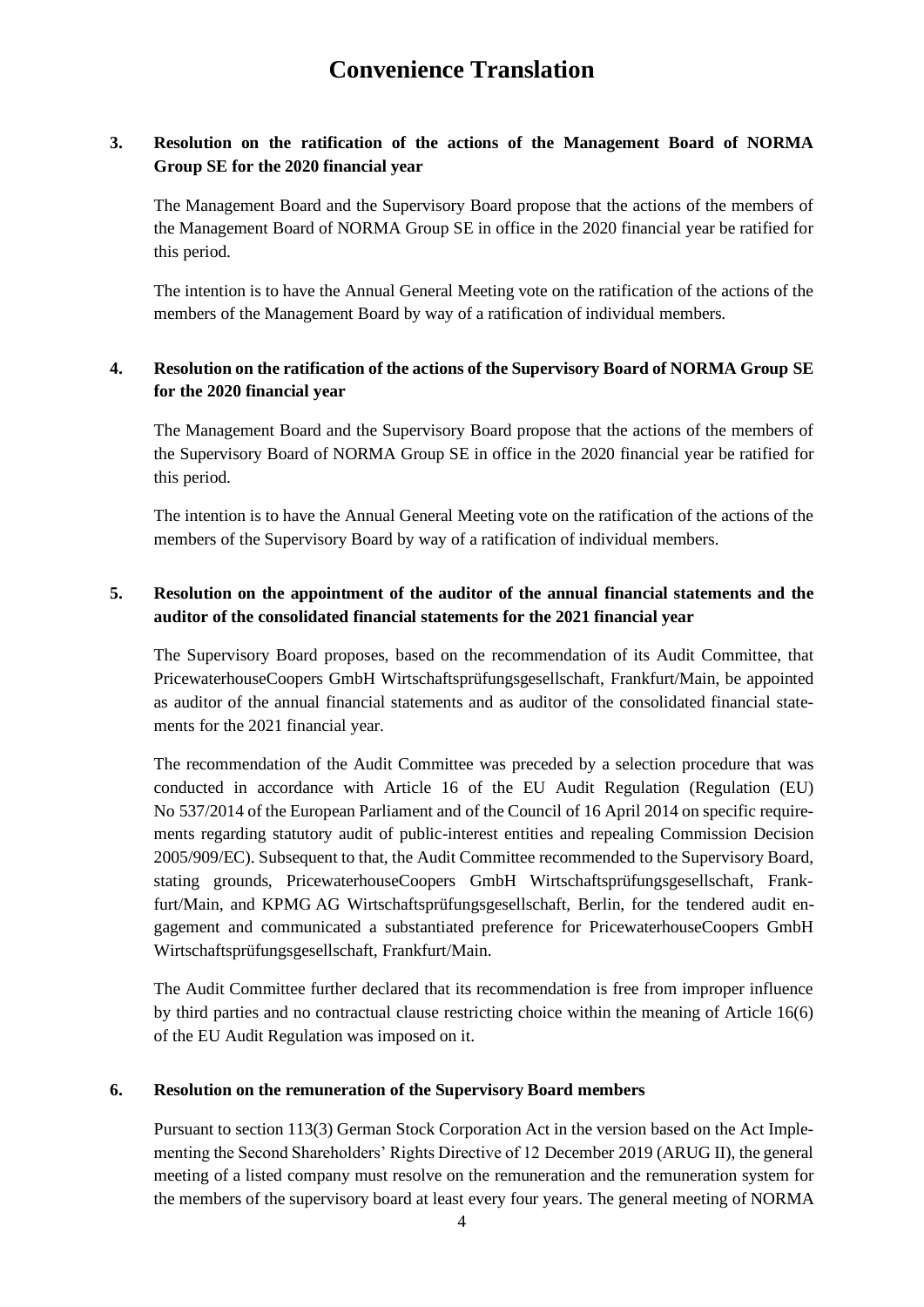Group SE (back then still: NORMA Group AG) last resolved on the remuneration for the members of the Supervisory Board on 6 April 2011.

Against this background, the Management Board and the Supervisory Board have engaged with the remuneration of the members of the Supervisory Board and, following a thorough review with the assistance of an external remuneration advisor, find it appropriate and in the best interest of NORMA Group SE to slightly amend the existing remuneration provisions. In future, the chairman of the Presiding and Nomination Committee is also to receive an additional remuneration for the financial year in the amount of EUR 25,000. Furthermore, the members of the Supervisory Board are to receive an attendance fee of EUR 1,000 for each attendance of a meeting of the Supervisory Board and its committees. The level of remuneration for the members of the Supervisory Board is otherwise to remain unchanged.

The Management Board and Supervisory Board therefore recommend that the Annual General Meeting resolve on the remuneration system for the Supervisory Board members printed in the annex to this agenda item 6 following the agenda and on the following remuneration provision:

"*The remuneration for the members of the Supervisory Board shall be set as follows*:

- *a) Fixed remuneration / additional remuneration for committee members*
	- *(1) Each member of the Supervisory Board shall receive a fixed remuneration of EUR 50,000 per financial year. The chairman of the Supervisory Board shall instead receive a fixed remuneration of EUR 100,000 per financial year and his deputy a fixed remuneration of EUR 75,000.*
	- *(2) The chairman of the Audit Committee and the chairman of the Presiding and Nomination Committee shall receive an additional remuneration for the financial year in the amount of EUR 25,000. The chairmen of other Supervisory Board committees shall receive an additional remuneration for the financial year in the amount of EUR 15,000 for each committee.*
	- *(3) Members of a Supervisory Board committee shall receive an additional remuneration for the financial year in the amount of EUR 10,000 for each committee, but overall for memberships in committees a maximum additional remuneration in the amount of EUR 20,000 for the financial year ("Maximum Amount"). This Maximum Amount shall not include additional remunerations in the financial year for chairing committees. The additional remuneration for members in committees shall be paid in addition to any additional remuneration for chairing committees.*
	- *(4) The additional remuneration pursuant to no. (2) and no. (3) of this lit. a) shall only be payable if the respective committee has held at least one meeting in the relevant financial year.*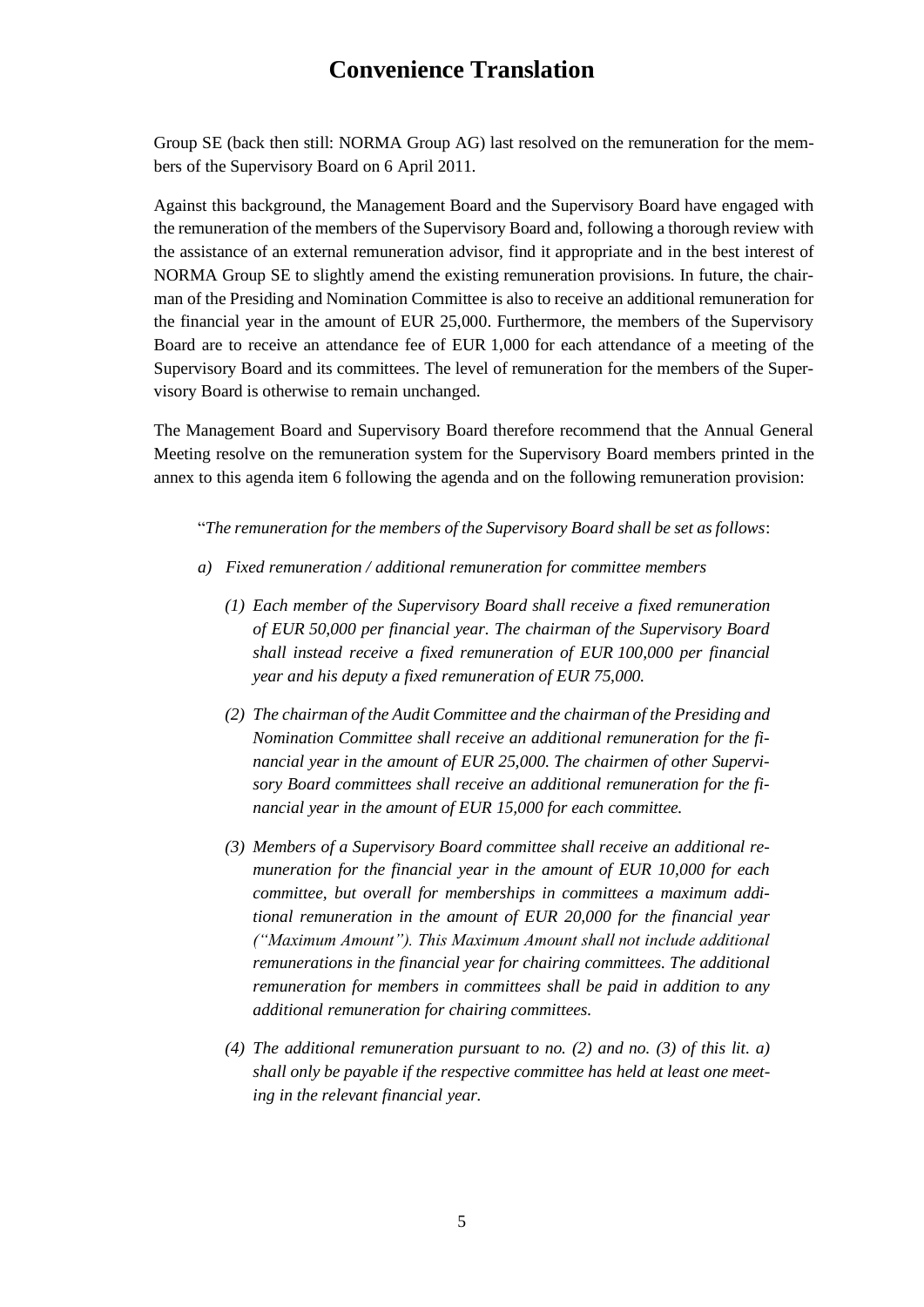*b) Attendance fee*

*Furthermore, the members of the Supervisory Board receive an attendance fee of EUR 1,000 for each attendance of a meeting of the Supervisory Board. Moreover, members of a committee of the Supervisory Board receive an attendance fee of EUR 1,000 for each attendance of a meeting of the respective committee. Participation by way of video or telephone conference shall qualify as attendance within the meaning of this lit. b). Should there be several meetings of the same body (of the plenum or the respective committee of the Supervisory Board) on a single day, the attendance fee shall be paid only once.*

*c) D&O insurance*

*The members of the Supervisory Board shall be included in a D&O insurance taken out by the Company in its own interest for executive bodies and certain managers ("D&O Insurance") with an adequate insured sum. The premiums for this insurance shall be borne by the Company. The D&O Insurance provides for a deductible for the Supervisory Board members of at least 10% of the amount of damage up to a maximum of 150% of the fixed annual remuneration.*

- *d) Miscellaneous*
	- *(1) Members of the Supervisory Board who have not been members of the Supervisory Board or a committee for a full financial year, or who have not held the office of chairman or deputy chairman for a full financial year, shall receive the remuneration pursuant to lit. a) pro rata temporis for the duration of their work.*
	- *(2) The remuneration pursuant to lit. a) and the attendance fee pursuant to lit. b) for the respective financial year shall be due on the first day after the general meeting to which the annual financial statements for the respective financial year are submitted.*
	- *(3) The statutory right to the reimbursement of expenses shall remain unaffected. Accordingly, the members of the Supervisory Board shall be entitled to reimbursement of reasonable expenses (in particular costs for travel, accommodation, meals and telecommunications) incurred in the course of exercising their office. Reimbursements shall be subject to the provision of receipts and statements of account.*
	- *(4) The members of the Supervisory Board shall also receive the VAT payable on their remuneration and reimbursed expenses.*
- *e) Validity*

*This remuneration provision for the members of the Supervisory Board shall apply as from 21 May 2021 and remain in force until it is amended or cancelled by the general meeting of the Company. The chairman of the Presiding and Nomination Committee shall receive the additional remuneration pursuant to lit. a)*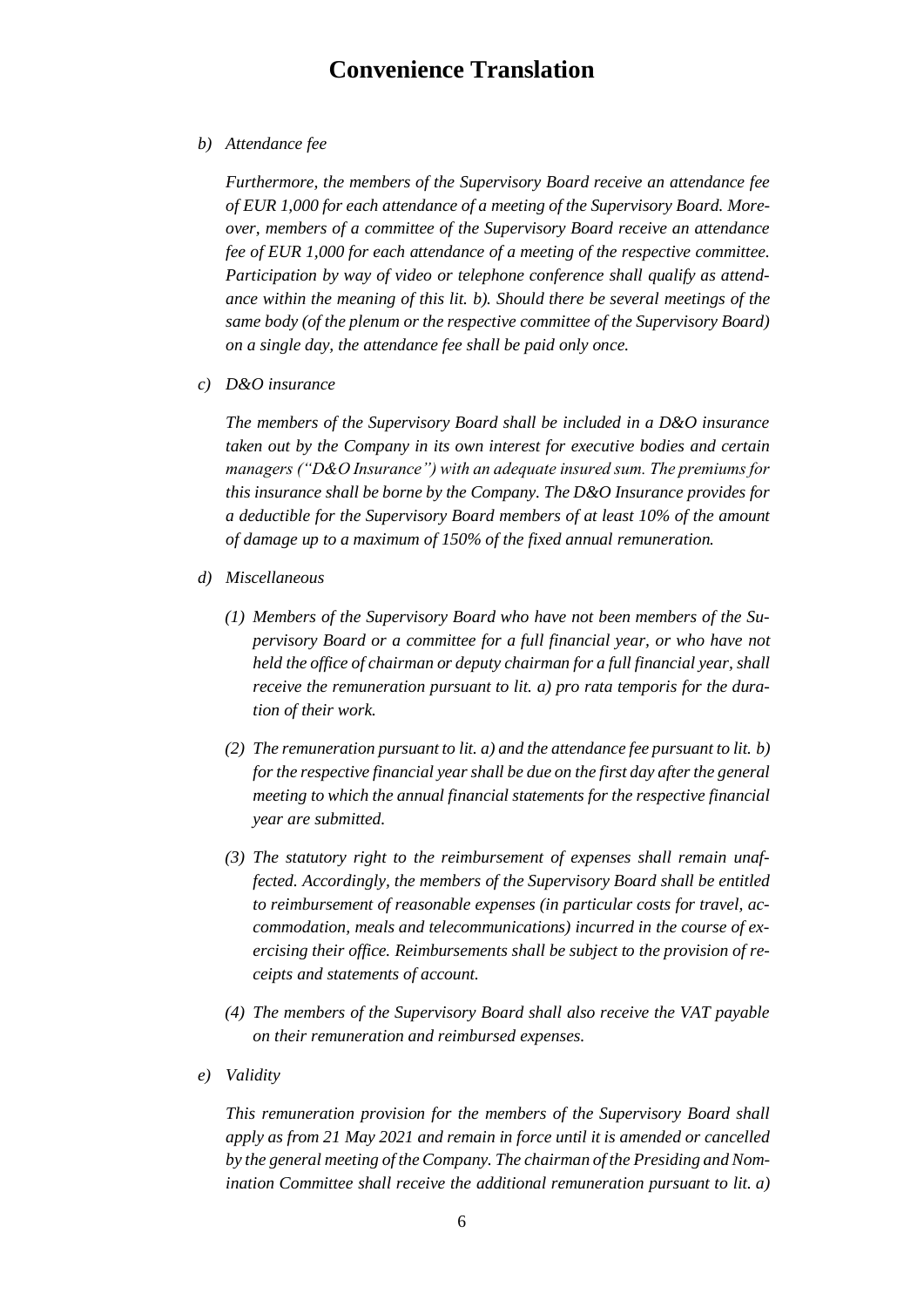*no. (2), sentence 1 for the 2021 financial year pro rata temporis as from 21 May 2021. With the entry into force of this remuneration provision, the former remuneration provision for the members of the Supervisory Board resolved by the general meeting of 6 April 2011 shall cease to be valid.*"

### **7. Election of a Supervisory Board member**

Mr Lars Magnus Berg has resigned from office as a member of the Supervisory Board with effect as of the end of 31 August 2020. The Hanau Local Court appointed Mr. Miguel Ángel López Borrego to the Supervisory Board of NORMA Group SE with effect as of 16 March 2021. Mr. Miguel Ángel López Borrego is now to be elected to the Supervisory Board on the basis of a resolution adopted at the Annual General Meeting.

Under Article  $40(2)$ , (3) SE Regulation, section 17 SEAG<sup>2</sup> and article 11(1) of NORMA Group SE's Articles of Association, the Supervisory Board comprises six members, all of them elected by the general meeting.

The Supervisory Board – based on a corresponding proposal by the Nomination Committee of the Supervisory Board – proposes that

Mr. Miguel Ángel López Borrego, resident in Madrid, Spain, Chairman of the Board of Directors of Siemens Gamesa Renewable Energy S.A. in Zamudio, Spain, and President and CEO of Siemens S.A. in Madrid, Spain, as well as Head of the activities of Siemens in Spain, be elected as a member of the Supervisory Board for the period until the end of the general meeting that resolves on the ratification of the actions of the Supervisory Board for the 2024 financial year, but for a maximum period of six years.

The Supervisory Board's proposal for election takes account of the targets determined by the Supervisory Board regarding its composition, and aims at fulfilling the overall profile of required skills and expertise for the entire body as worked out by the Supervisory Board.

### **Information pursuant to section 125(1) sentence 5 German Stock Corporation Act and pursuant to recommendations C.13 and C.14 of the German Corporate Governance Code**

Mr. López is already a member of the Supervisory Board of the Company. Otherwise, Mr. López is not a member of supervisory boards required by law or of comparable supervisory bodies.

According to the Supervisory Board's assessment, there are no personal or business relationships between Mr. López and the Company, the bodies of NORMA Group SE or the shareholders with a significant stake in NORMA Group SE, the disclosure of which relationships is recommended by recommendation C.13 of the German Corporate Governance Code, apart from the existing membership of Mr. López of the Supervisory Board of the Company.

<sup>&</sup>lt;sup>2</sup> Act implementing Council Regulation (EC) No 2157/2001 of 8 October 2001 on the Statute for a European Company (SE) (German SE Implementation Act - SEAG) of 22 December 2004.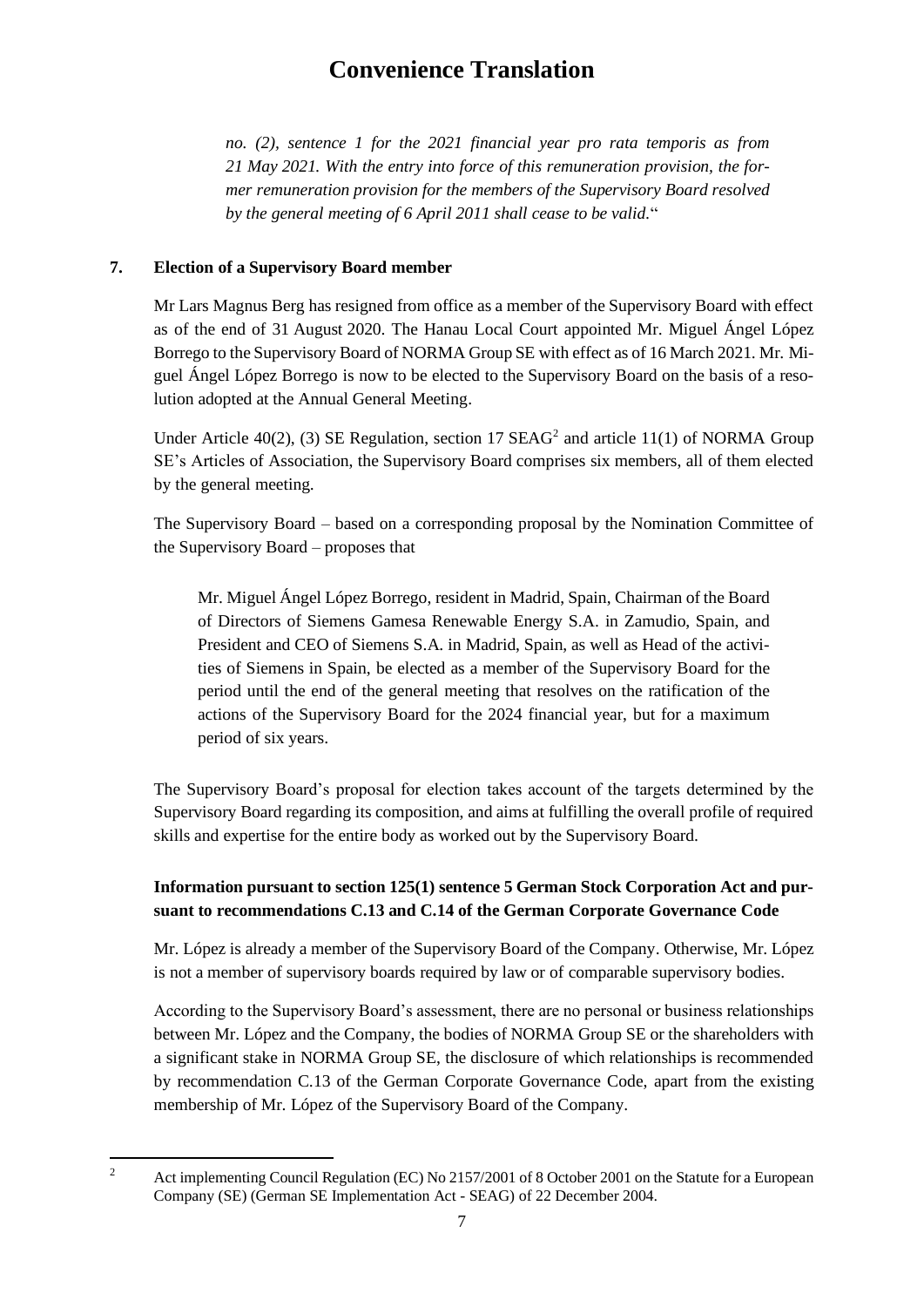A CV of Mr. López is printed following the agenda after the annex to agenda item 6 and published on the internet at https://www.normagroup.com/corp/en/investors/agm/.

#### **8. Resolution on adapting the Articles of Association to the ARUG II**

Due to the ARUG II, some statutory provisions on the formalities in connection with the general meeting have been adapted with effect as of 3 September 2020. One of these adaptations is to be incorporated into the wording of the Articles of Association of NORMA Group SE. This is merely an editorial clarification:

For purposes of clarification in this regard, the provision in article 17(1) of the Articles of Association, pursuant to which the registration for the general meeting must be in text form, shall be supplemented to stipulate that a registration transmitted within the framework of electronic communication via the chain of intermediaries in accordance with the new requirements of the German Stock Corporation Act will be sufficient.

Against this background, the Management Board and the Supervisory Board propose that article 17(1) of the Articles of Association be revised as follows:

"*The shareholders who are registered with the share register of the company and whose application for participation is received by the company or any other body designated in the notice of the respective general shareholders' meeting at least six days before the general shareholders' meeting in either German or English and in text form (section 126b German Civil Code) or by transmission through intermediaries subject to the requirements set out in section 67c German Stock Corporation Act in conjunction with Article 6 Commission Implementing Regulation (EU) 2018/1212 are entitled to participate in the general shareholders' meeting. The day of the general shareholders' meeting and the day of receipt are to be disregarded when calculating such period.*"

**\*\*\*\*\***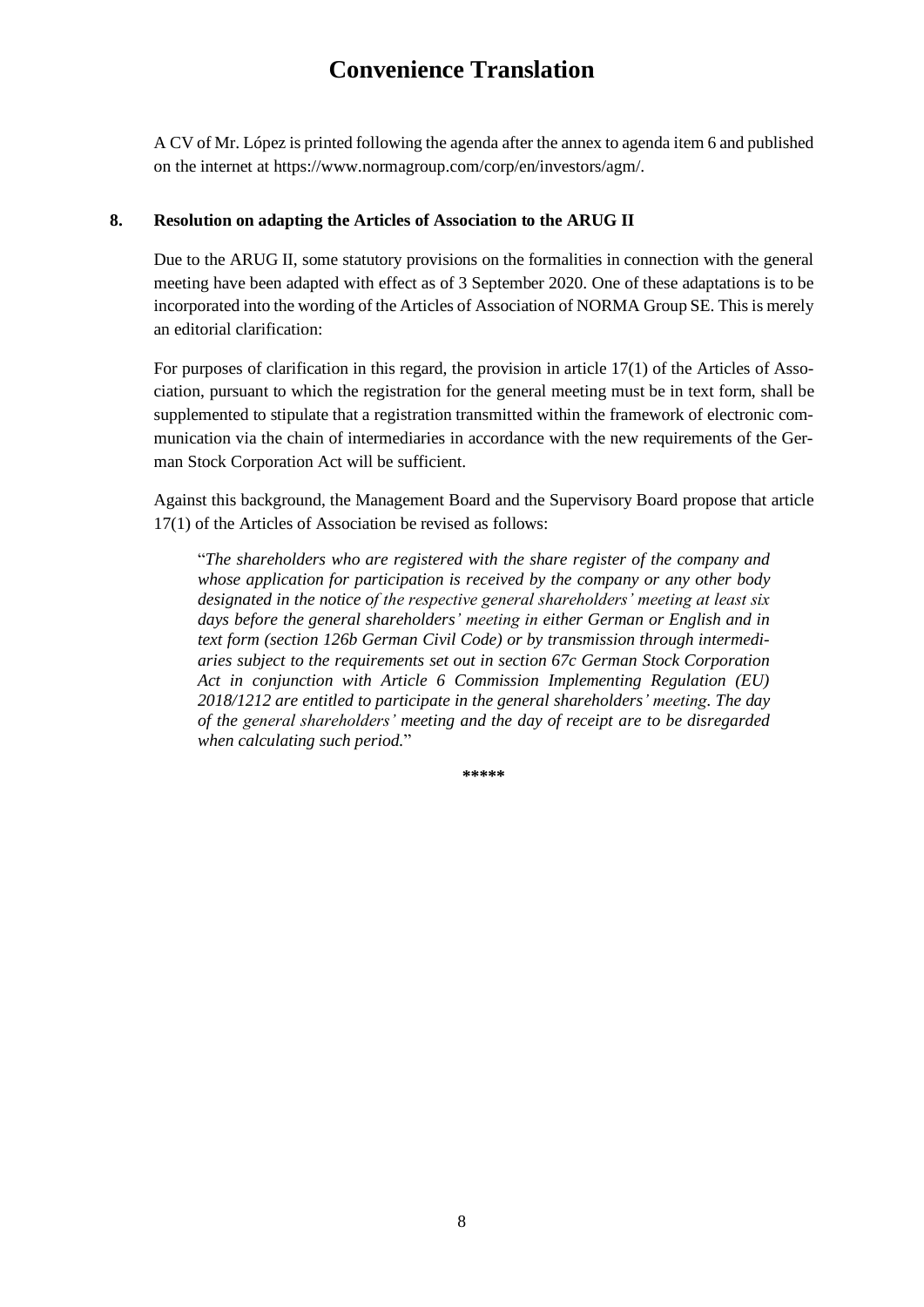#### **Annex to agenda item 6 – Remuneration system for the Supervisory Board members**

### **I. Contribution of the remuneration to promoting the business strategy and the long-term development of NORMA Group SE**

The remuneration of the members of the Supervisory Board takes into account, both in terms of structure and amount, the requirements of the office of a member of the Supervisory Board of NORMA Group SE, in particular the time involved as well as the responsibility associated with it. The remuneration is in line with the market and the amount – also in comparison to the remuneration of the members of the supervisory boards of comparable listed companies in Germany – is commensurate with the tasks of the members of the Supervisory Board and the situation of NORMA Group SE. The remuneration makes it possible to recruit suitable and qualified candidates for the office of a Supervisory Board member. As such, the remuneration of the members of the Supervisory Board contributes to the ability of the Supervisory Board as a whole to perform its tasks of monitoring and advising the Management Board properly and competently. Limiting the remuneration to a fixed remuneration also takes these Supervisory Board tasks into account. It provides the members of the Supervisory Board with an incentive to appropriately scrutinise the management by the Management Board in the performance of its monitoring and advisory tasks without being primarily guided by developments of operational performance indicators. Together with the Management Board, the Supervisory Board thereby promotes the business strategy as well as the long-term development of NORMA Group SE. Paying only a fixed remuneration is moreover in line with suggestion G.18, sentence 1 of the German Corporate Governance Code.

#### **II. Remuneration components**

The remuneration of Supervisory Board members consists of a fixed annual remuneration and the attendance fee.

The fixed annual remuneration is EUR 100,000 for the chairman of the Supervisory Board, EUR 75,000 for the deputy chairman of the Supervisory Board and EUR 50,000 for every other member of the Supervisory Board.

The chairmen of the Audit and of the Presiding and Nomination Committees each receive an additional remuneration of EUR 25,000 per financial year and the chairmen of other committees a remuneration of EUR 15,000. Members of a Supervisory Board committee receive an additional remuneration for the financial year in the amount of EUR 10,000 for each committee, but overall for memberships in committees a maximum additional remuneration in the amount of EUR 20,000 for the financial year ("Maximum Amount"). This Maximum Amount does not include additional remuneration for chairing committees. The additional remuneration for members in committees is furthermore paid in addition to any additional remuneration for chairing committees. Against this background, the remuneration of the members of the Supervisory Board is also in line with recommendation G.17 of the German Corporate Governance Code according to which appropriate account is to be taken of the greater time commitment of the chairman and the deputy chairman of the Supervisory Board as well as of the chairman and members of committees. The fixed annual remuneration is reduced pro rata if a member does not sit on the Supervisory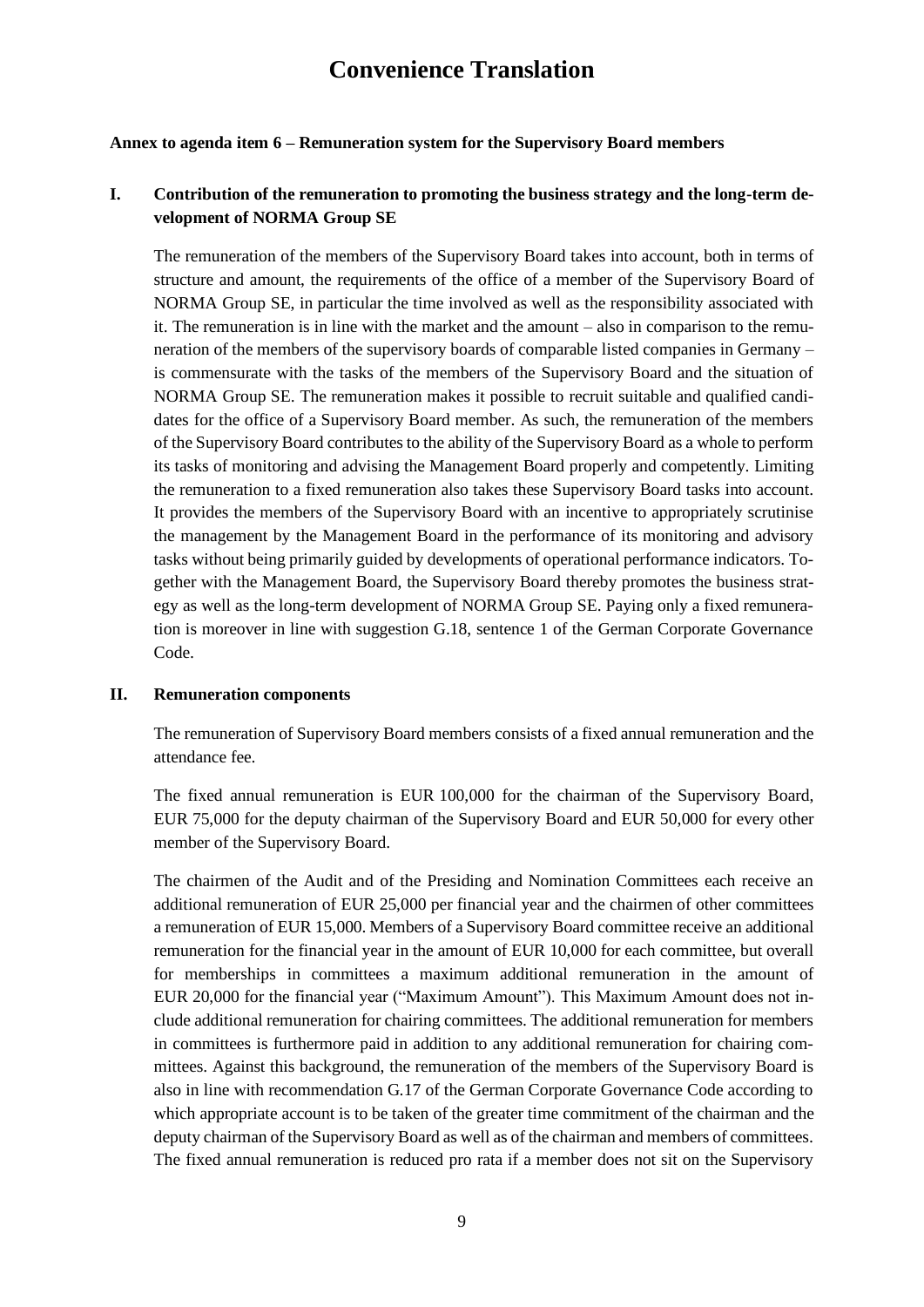Board or the committee for the entire financial year or does not hold the office of chairman or deputy chairman for the entire financial year.

Furthermore, the members of the Supervisory Board receive an attendance fee of EUR 1,000 for each attendance of a meeting of the Supervisory Board. Moreover, members of a committee of the Supervisory Board receive an attendance fee of EUR 1,000 for each attendance of a meeting of the respective committee. Should there be several meetings of the same body (of the plenum or the respective committee of the Supervisory Board) on a single day, the attendance fee shall be paid only once. The members of the Supervisory Board are furthermore covered by a D&O insurance taken out by the Company for executive bodies and certain managers ("D&O Insurance"). NORMA Group SE reimburses any VAT payable on the remuneration and expenses of the members of the Supervisory Board.

#### **III. Procedures for determining, implementing and reviewing the remuneration system**

The general meeting determines the remuneration of the members of the Supervisory Board on the recommendation of the Management Board and Supervisory Board in the Articles of Association or by resolution. The previous Supervisory Board remuneration was determined by resolution of the general meeting of 6 April 2011.

Pursuant to section 113(3) German Stock Corporation Act in the version based on the ARUG II, the general meeting must resolve on the remuneration system for the members of the Supervisory Board at least every four years. In preparation for the resolution of the general meeting, the Management Board and the Supervisory Board each review whether the remuneration for members of the Supervisory Board, in particular in terms of amount and structure, continues to be in the interest of NORMA Group SE and is appropriate. To this end, the Supervisory Board may also carry out a horizontal market comparison. If necessary, the Management Board and the Supervisory Board will propose an appropriate adjustment of the remuneration to the general meeting. The Presiding and Nomination Committee may carry out preparatory work for the advice and resolutions of the Supervisory Board on the remuneration for Supervisory Board members.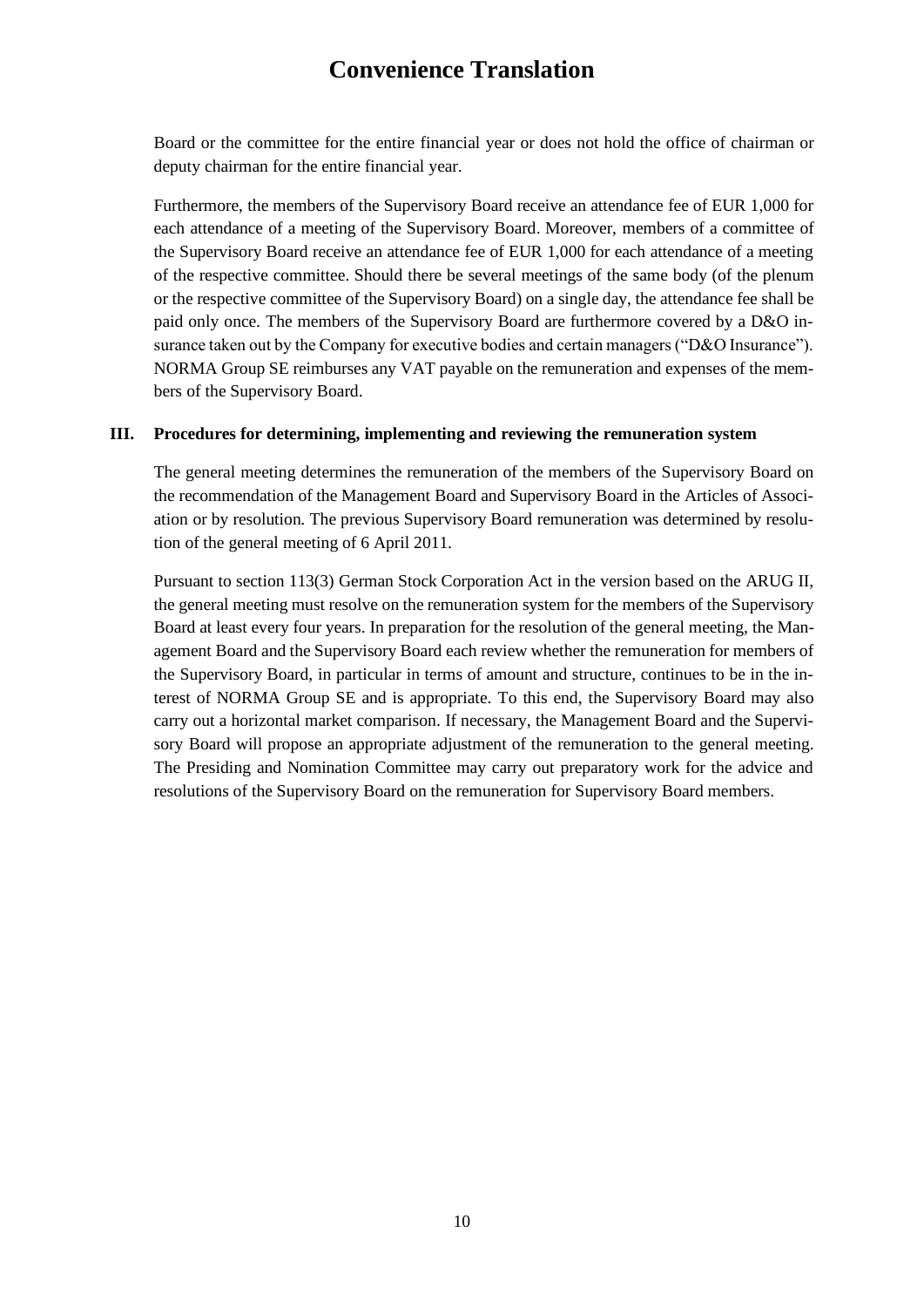**Further information on the candidate proposed for election to the Supervisory Board under agenda item 7**

**Miguel Ángel López Borrego**, Madrid, Spain

Personal details: Date of birth: 1965 Place of birth: Frankfurt/Main Nationality: Spanish

#### Current Occupation:

Chairman of the Board of Directors of Siemens Gamesa Renewable Energy S.A. in Zamudio, Spain, and President and CEO of Siemens S.A. in Madrid, Spain, as well as Head of the activities of Siemens in Spain (since 2018)

#### Career Progression:

| $2017 - 2018$                                                                      | CFO of Siemens Gamesa Renewable Energy S.A., Zamudio, Spain             |  |
|------------------------------------------------------------------------------------|-------------------------------------------------------------------------|--|
| $2016 - 2017$<br>Chairman of the Advisory Board of Valeo Siemens eAutomotive GmbH, |                                                                         |  |
|                                                                                    | Erlangen                                                                |  |
| $2014 - 2017$                                                                      | Member of the Board of Directors of Primetals Technologies Limited,     |  |
|                                                                                    | London, United Kingdom                                                  |  |
| $2014 - 2017$                                                                      | CFO of the Digital Factory of Siemens AG, Nuremberg                     |  |
| $2013 - 2014$                                                                      | CFO of the Industry sector of Siemens AG, Erlangen                      |  |
| $2008 - 2013$                                                                      | CFO of the "Industry Automation" division of Siemens AG, Nuremberg      |  |
| $2004 - 2007$                                                                      | CFO of "Low Voltage Controls & Distribution" of Siemens AG, Nurem-      |  |
|                                                                                    | berg                                                                    |  |
| $2001 - 2003$                                                                      | CFO of the business unit "Interior & Infotainment" of Siemens VDO       |  |
|                                                                                    | AG, Babenhausen                                                         |  |
| 1995 - 2001                                                                        | CFO of the "Instruments" division of Mannesmann VDO AG,                 |  |
|                                                                                    | Babenhausen                                                             |  |
| 1991 - 1995                                                                        | CFO of VDO Instrumentos S.A., Rubi, Spain                               |  |
| 1987 - 1991                                                                        | Controller for production, quality and logistics at VDO AG, Babenhausen |  |
| Education:                                                                         |                                                                         |  |
|                                                                                    | Siemens Top Management Program (TMC) in Munich and Singapore            |  |
|                                                                                    | Global MBA program of the universities of Toronto, Erftstadt, Linz, and |  |
|                                                                                    | Shanghai                                                                |  |
|                                                                                    | Business Studies at Mannheim University of Cooperative Education; de-   |  |

gree in business administration (*Diplom-Betriebswirt*)

Relevant knowledge, skills and professional experience:

- Particular knowledge of accounting and auditing due to many years as CFO and, previously, as controller
- Knowledge in the areas of risk management, internal control system and compliance
- International activities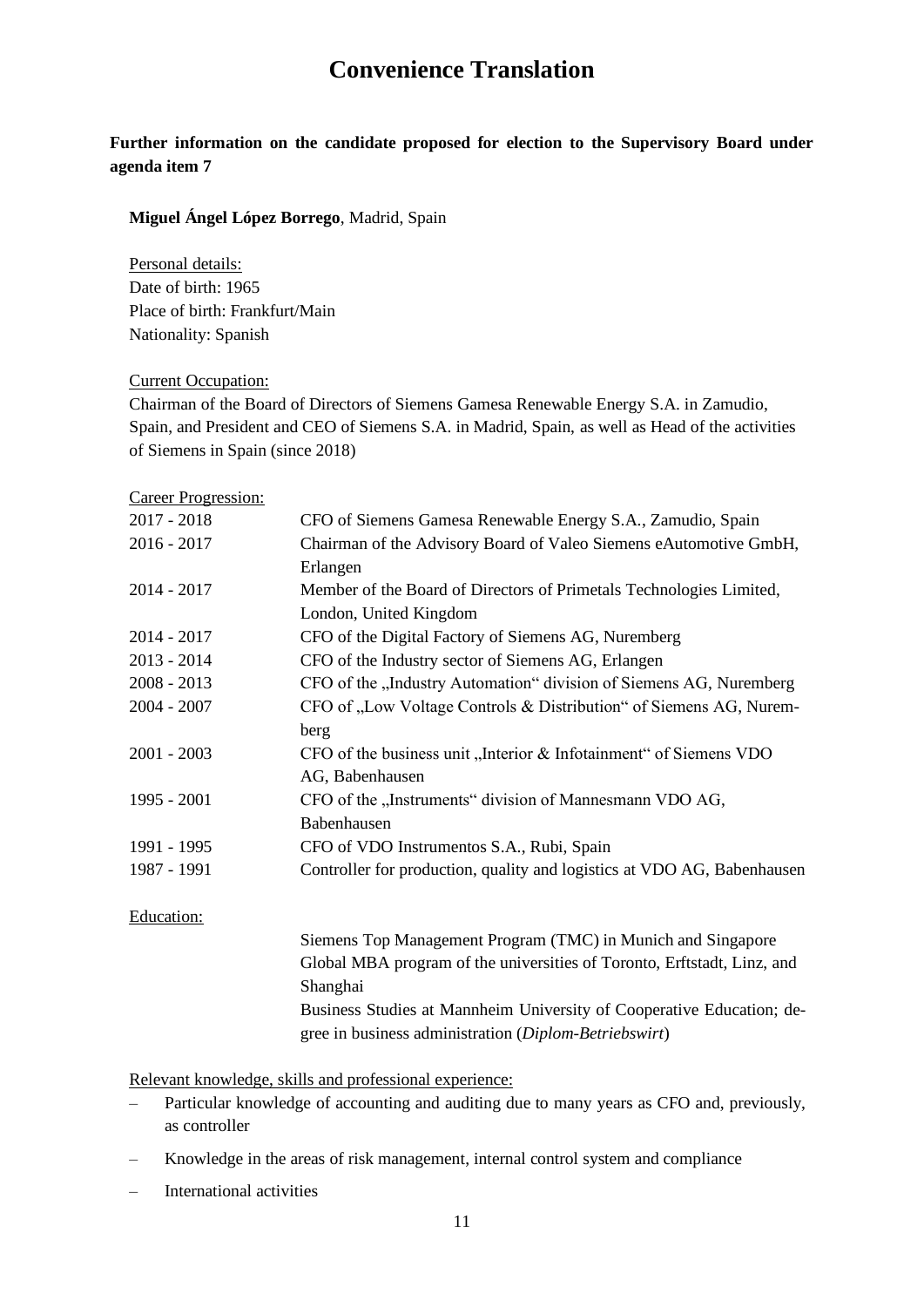- Experience in the automotive industry
- Experience in the area of new energy
- Experience in the area of mergers  $\&$  acquisitions
- Experience in the area of industrial digitization
- Knowledge of the capital market and its operating principle, including the perspective of investors and of the duties according to capital markets law and stock market regulations
- Knowledge of IT systems, including ERP systems

Other mandates in supervisory boards required by law and comparable supervisory bodies: No further mandates.

Other important activities:

- CEO of SIEMENS HOLDING S.L., Tres Cantos, Spain non-listed
- Managing director of SIEMENS RAIL AUTOMATION S.A.U., Tres Cantos, Spain nonlisted
- Managing director of Siemens Portugal S.A., Lisbon, Portugal non-listed
- Member of the Advisory Board of Siemens Healthcare, S.L.U., Getafe, Spain non-listed
- Member of the Entrepreneur's Advisory Board of the Spanish Employers Association, Madrid, Spain
- Member of the Management Board of the German Chamber of Commerce in Spain, Madrid, Spain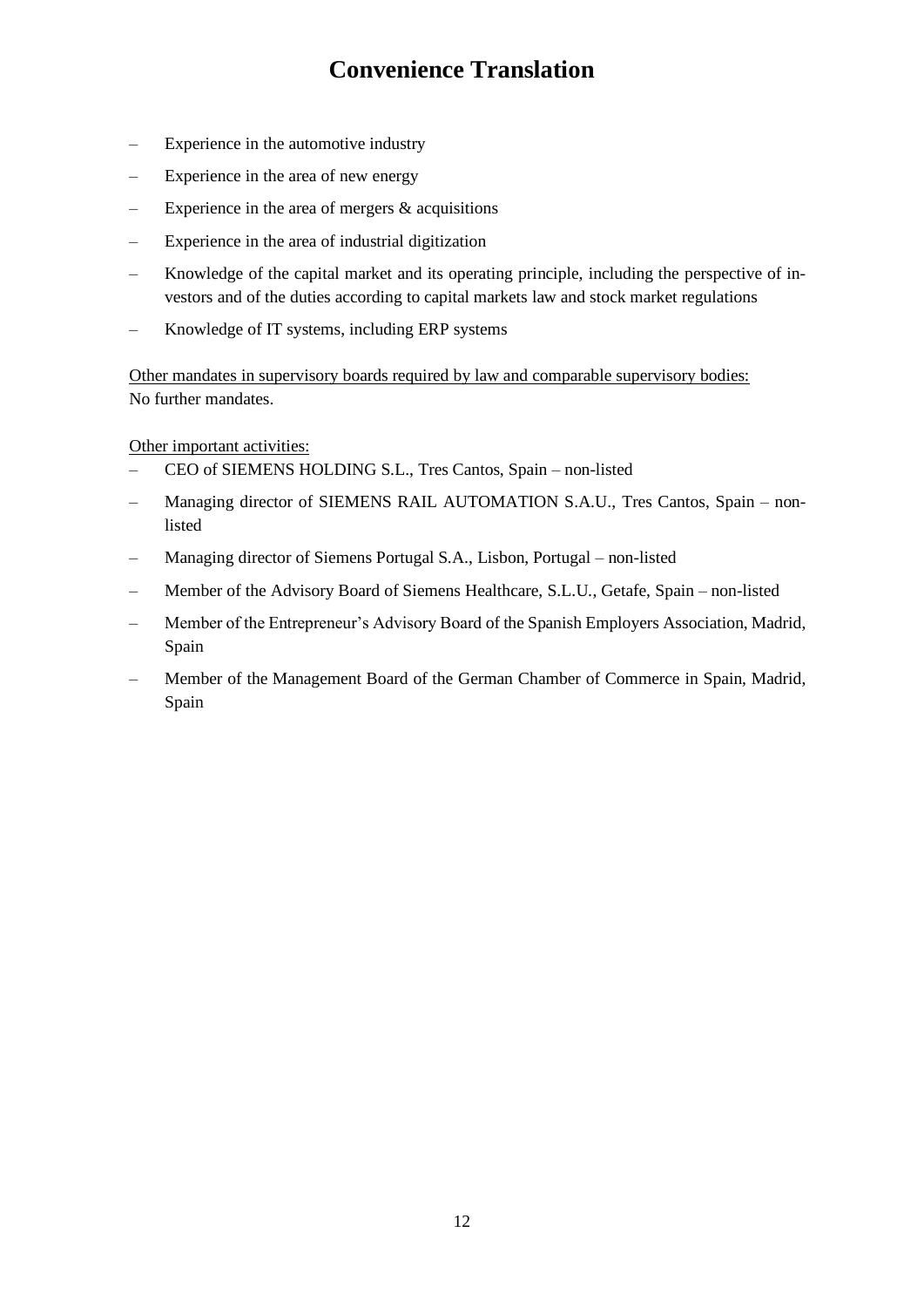#### **Further information and notes**

#### **I. Total number of shares and voting rights**

As at the date of the invitation to the Annual General Meeting, the share capital of the Company amounts to EUR 31,862,400.00 and is divided into 31,862,400 registered no-par value shares, each of which grants one vote. As at the date of the invitation, the Company does not hold any own shares.

### **II. Conditions for shareholders' rights and possibilities to be exercised in connection with the virtual Annual General Meeting, in particular voting rights**

With the Supervisory Board's approval, the Management Board has decided to hold the Annual General Meeting as a virtual general meeting without attendance in person of the shareholders or their proxies, pursuant to section 1(2) COVID-19 Measures Act.

**1. Registration**

Pursuant to article 17(1) of the Articles of Association, those shareholders who have registered with the Company in a timely manner prior to the Annual General Meeting and are entered in the share register on the date of the Annual General Meeting are entitled to exercise their rights and possibilities in connection with the virtual Annual General Meeting, in particular voting rights.

Registration of the shareholder must be received by the Company, in German or English, by **24:00 hrs** (CEST) **on 13 May 2021** either in text form

at the following address

NORMA Group SE c/o Computershare Operations Center 80249 Munich, Germany or

- via the fax number
	- +49 (0) 89 30903 74675 or
- via the e-mail address

anmeldestelle@computershare.de or

electronically via the internet at

https://www.normagroup.com/corp/en/investors/agm/shareholder-service/.

or by transmission through intermediaries subject to the requirements set out in section 67c German Stock Corporation Act. In order to use the electronic registration option, the shareholders require an individual access code in addition to the shareholder number. This access code will be sent to the shareholders listed in the share register together with the invitation letter. Proxies will receive own access data, as presented in more detail under IV. 2.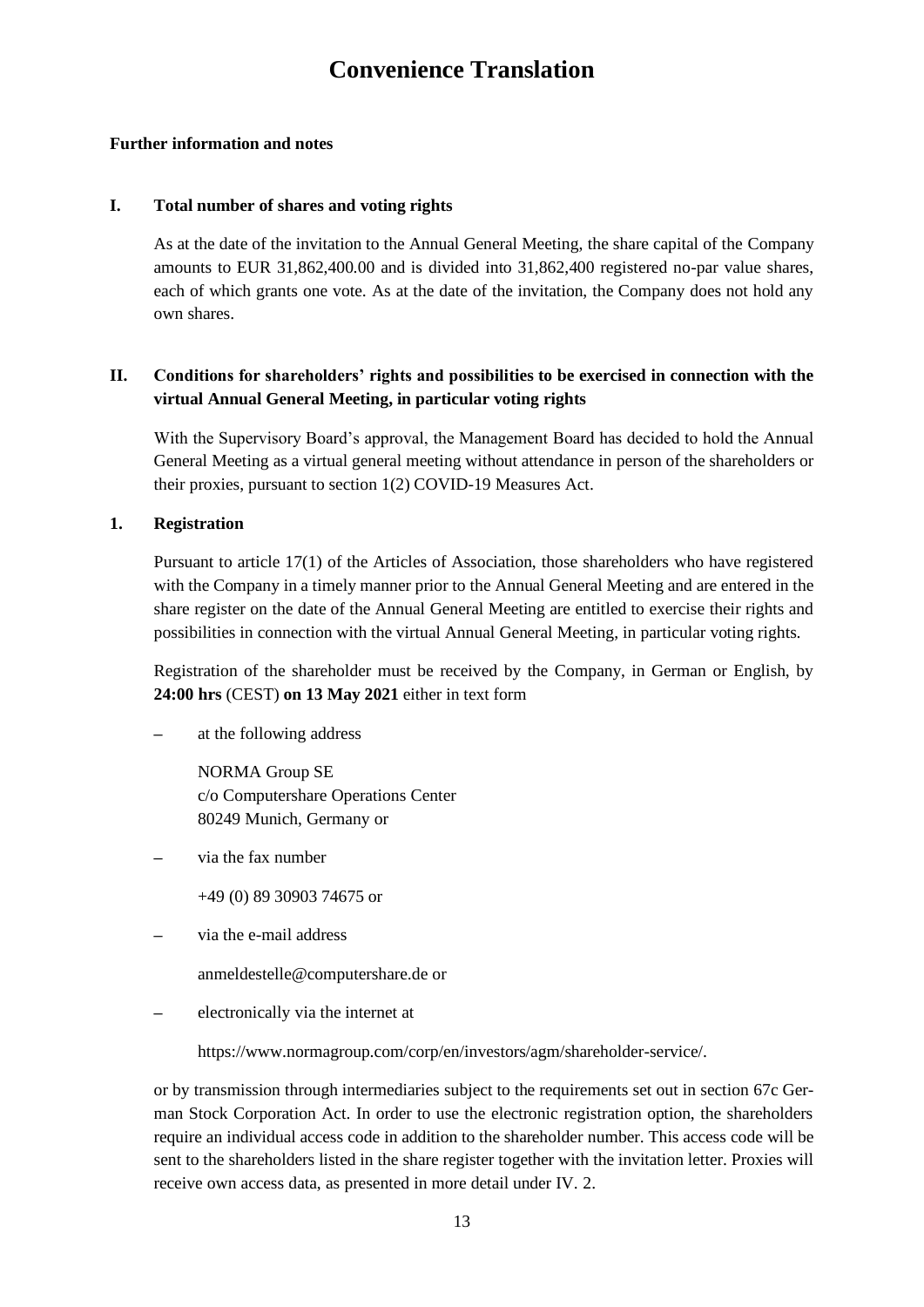Please note, that due to current developments in the coronavirus pandemic, in particular, delay in postal services may occur. We therefore recommend registering by fax, e-mail or electronically via the internet.

#### **2. Notes on registration stop**

- a) Only persons who are registered as shareholders in the share register are deemed shareholders of the Company for the purpose of exercising rights and possibilities in connection with the virtual Annual General Meeting. How many voting rights they have will be determined by the status of registration in the share register on the date of the Annual General Meeting. Please note, however, that for reasons of processing, a "registration stop" will apply from (and including) 14 May 2021 through (and including) the day of the Annual General Meeting on 20 May 2021, i.e. no registrations or deregistrations will be carried out in the share register. Therefore, the decisive date in terms of the status of registrations will be **13 May 2021, 24:00 hrs** (CEST) ("Technical Record Date").
- b) Shares will not be blocked by a registration for the Annual General Meeting. Shareholders may therefore continue to dispose freely of their shares even following their registration for the Annual General Meeting and regardless of the registration stop.

#### **3. Notes on postal votes**

Shareholders and their proxies, respectively, may exercise voting rights in connection with the virtual Annual General Meeting by postal vote. Timely registration in a proper form and entry of the shareholder in the share register on the date of the Annual General Meeting will be required for this. For details of casting postal votes, please refer to the section headed "Procedure for voting by postal vote" (IV.1.).

#### **4. Notes on casting votes by proxy**

In addition to casting votes in connection with the virtual Annual General Meeting by postal vote themselves, shareholders may also vote by proxy, which can, for example, be a credit institution or a shareholders' association, or other representatives such as Company proxies appointed by the Company. In these cases too, timely registration of the shareholder in a proper form and entry of the shareholder in the share register on the date of the Annual General Meeting will be required. For details on voting by proxy, please refer to the section headed "Procedure for voting by proxy" (IV.2.) and "Procedure for voting by Company proxy" (IV.3.).

#### **III. Streaming of the virtual Annual General Meeting on the internet**

After entering their access data, shareholders or their proxies may follow the audiovisual transmission of the entire virtual Annual General Meeting at https://www.normagroup.com/corp/en/investors/agm/shareholder-service/. The access data will be sent to the shareholders listed in the share register together with the invitation letter. Proxies will receive own access data, as presented in more detail under IV. 2.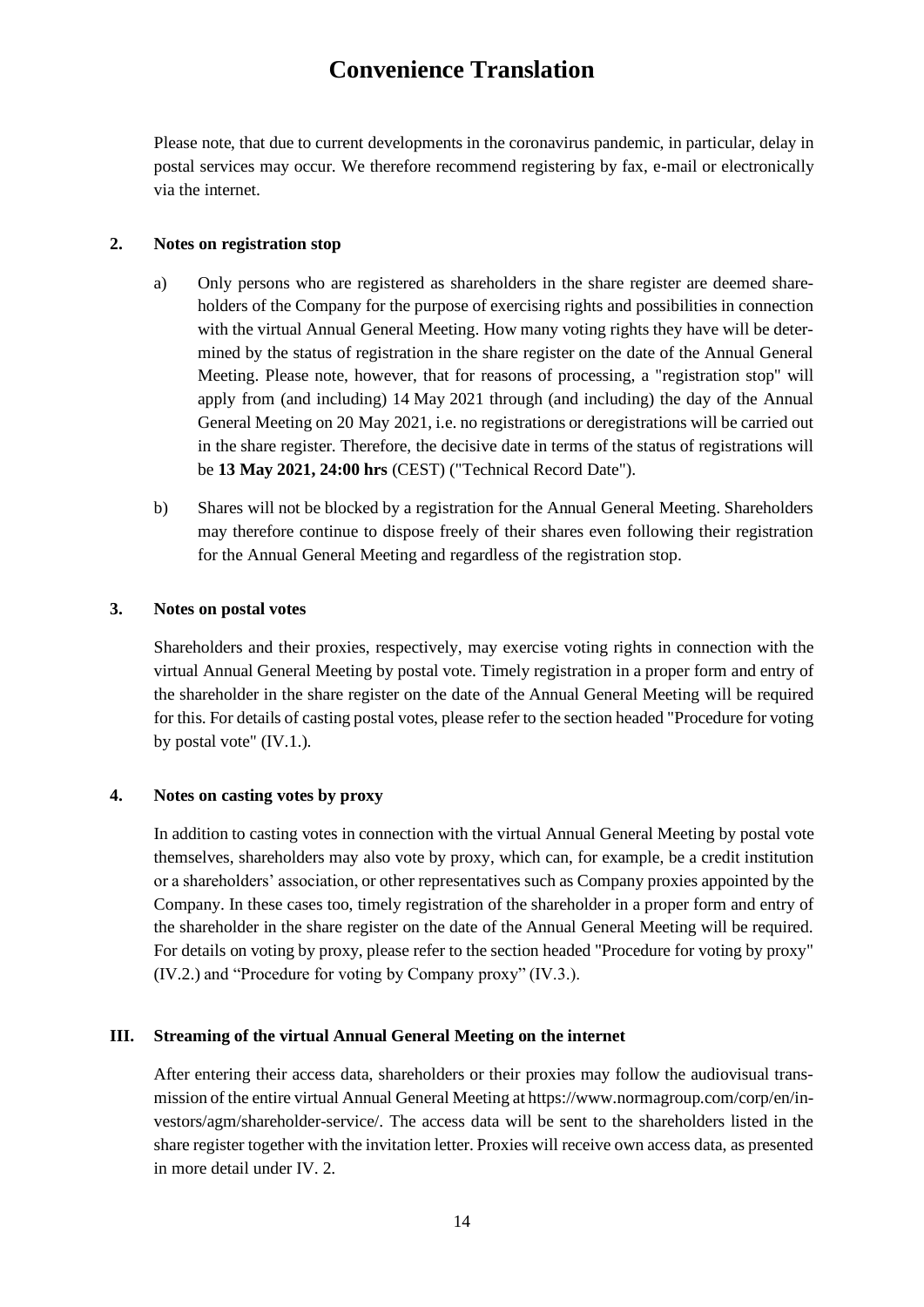#### **IV. Procedure for the casting of votes**

Once shareholders have duly and properly registered, they and their proxies, respectively, may exercise voting rights by postal vote. They may however also cast votes by (sub-)proxy, in particular by a person appointed by the Company (Company proxy).

#### **1. Procedure for voting by postal vote**

Postal votes can be cast either (i) by post, fax or e-mail or (ii) electronically via the internet at https://www.normagroup.com/corp/en/investors/agm/shareholder-service/ or (iii) by way of transmission through intermediaries subject to the requirements set out in section 67c German Stock Corporation Act.

- a) For postal votes **by post, fax or e-mail**, please use the postal vote form that you received together with the registration documents. Postal votes by post, fax or e-mail can be cast up to and no later than **18:00 hrs** (CEST) **on 19 May 2021**
	- at the following address

NORMA Group SE c/o Computershare Operations Center 80249 Munich, Germany or

─ via the fax number

+49 (0) 89 30903 74675 or

via the e-mail address

anmeldestelle@computershare.de.

In all of these cases, the time/date of receipt of the postal votes by the Company will be decisive. This also applies to any amendment to or revocation of postal votes by post, fax or e-mail.

- b) Postal votes can be cast **electronically via the internet** at https://www.normagroup.com/corp/en/investors/agm/shareholder-service/ **up to and no later than the time at which votes begin to be counted** at the virtual Annual General Meeting and pursuant to the procedure determined by the Company. The access data will be sent to the shareholders listed in the share register together with the invitation letter.
- c) Subject to the requirements of section 67c German Stock Corporation Act, postal votes may also be submitted to the Company through intermediaries up to and no later than **18:00 hrs** (CEST) **on 19 May 2021**. The time/date of receipt of the postal votes by the Company will be decisive. This also applies to any amendment to or revocation of postal votes by way of transmission through intermediaries.
- d) Up to and no later than the time at which votes begin to be counted at the virtual Annual General Meeting, postal votes already cast may be amended or revoked electronically via the internet at https://www.normagroup.com/corp/en/investors/agm/shareholder-service/.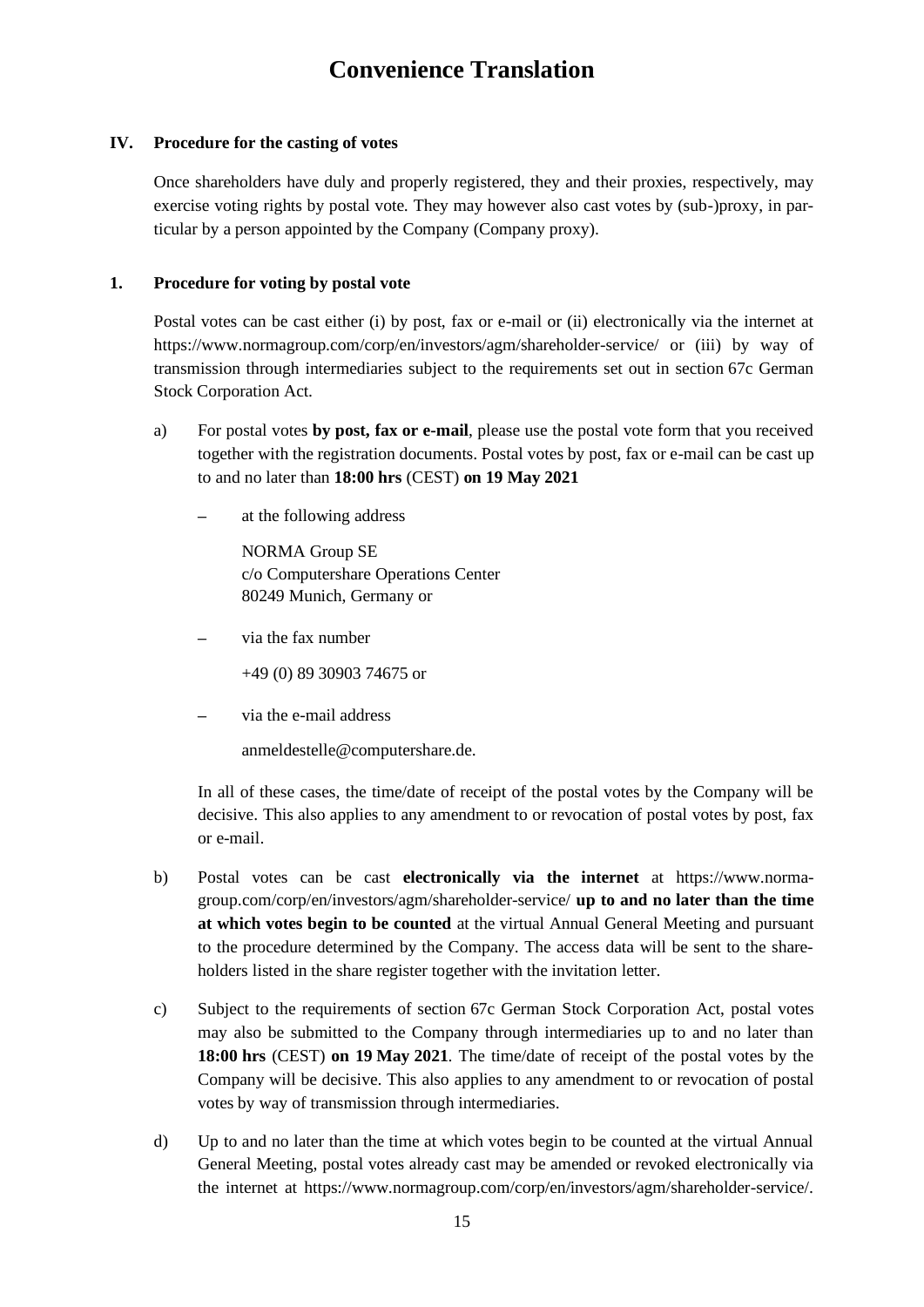This also applies to postal votes cast on time by post, fax, e-mail or, subject to the requirements of section 67c German Stock Corporation Act, by way of transmission through intermediaries.

- e) Intermediaries within the meaning of section 135(1) German Stock Corporation Act or other persons or institutions (such as shareholders' associations) treated as equivalent to intermediaries pursuant to section 135(8) German Stock Corporation Act with proxy authorisations may also avail themselves of postal votes. Upon request, the Company will provide them with electronic means of casting votes or corresponding forms for this purpose.
- f) Should declarations casting, amending or revoking postal votes be received by more than one of the possible routes of communication, namely (i) post, (ii) fax, (iii) e-mail, (iv) electronically via the internet at https://www.normagroup.com/corp/en/investors/agm/shareholder-service/ and  $(v)$  – subject to the requirements set out in section 67c German Stock Corporation Act –intermediaries, then the last declaration received by the due date shall be deemed binding.
- g) A postal vote does not rule out the possibility of casting votes by proxy (see "Procedure for voting by proxy" below). Casting a vote by proxy, including by the Company proxy, shall be deemed as revoking any postal votes previously cast.
- h) Postal votes cast in respect of agenda item 2 in this invitation will also apply should the proposed resolution on the appropriation of the balance sheet profit be amended on account of a change in the number of shares carrying dividend rights.
- i) Should a separate vote rather than a block vote be carried out in respect of an agenda item, the postal vote cast on such agenda item will apply accordingly to each item of the separate vote.

### **2. Procedure for voting by proxy**

Shareholders who do not wish to exercise their voting rights in connection with the virtual Annual General Meeting by postal vote themselves, but rather by proxy, must grant such proxy a due and proper proxy authorisation before the vote. The following should be noted in this regard:

- a) If neither an intermediary within the meaning of section 135(1) German Stock Corporation Act nor another person or institution (such as a shareholders' association) treated as equivalent to an intermediary pursuant to section 135(8) German Stock Corporation Act has been authorised, the proxy authorisation must be issued either
	- aa) to the Company in text form at one of the addresses stated above for postal votes by post, fax or e-mail (under IV.1.a.) or by way of transmission through intermediaries subject to the requirements set out in section 67c German Stock Corporation Act, or
	- bb) directly to the proxy in text form (in such a case, evidence of the proxy authorisation must be submitted to the Company in text form or by way of transmission through intermediaries subject to the requirements set out in section 67c German Stock Corporation Act).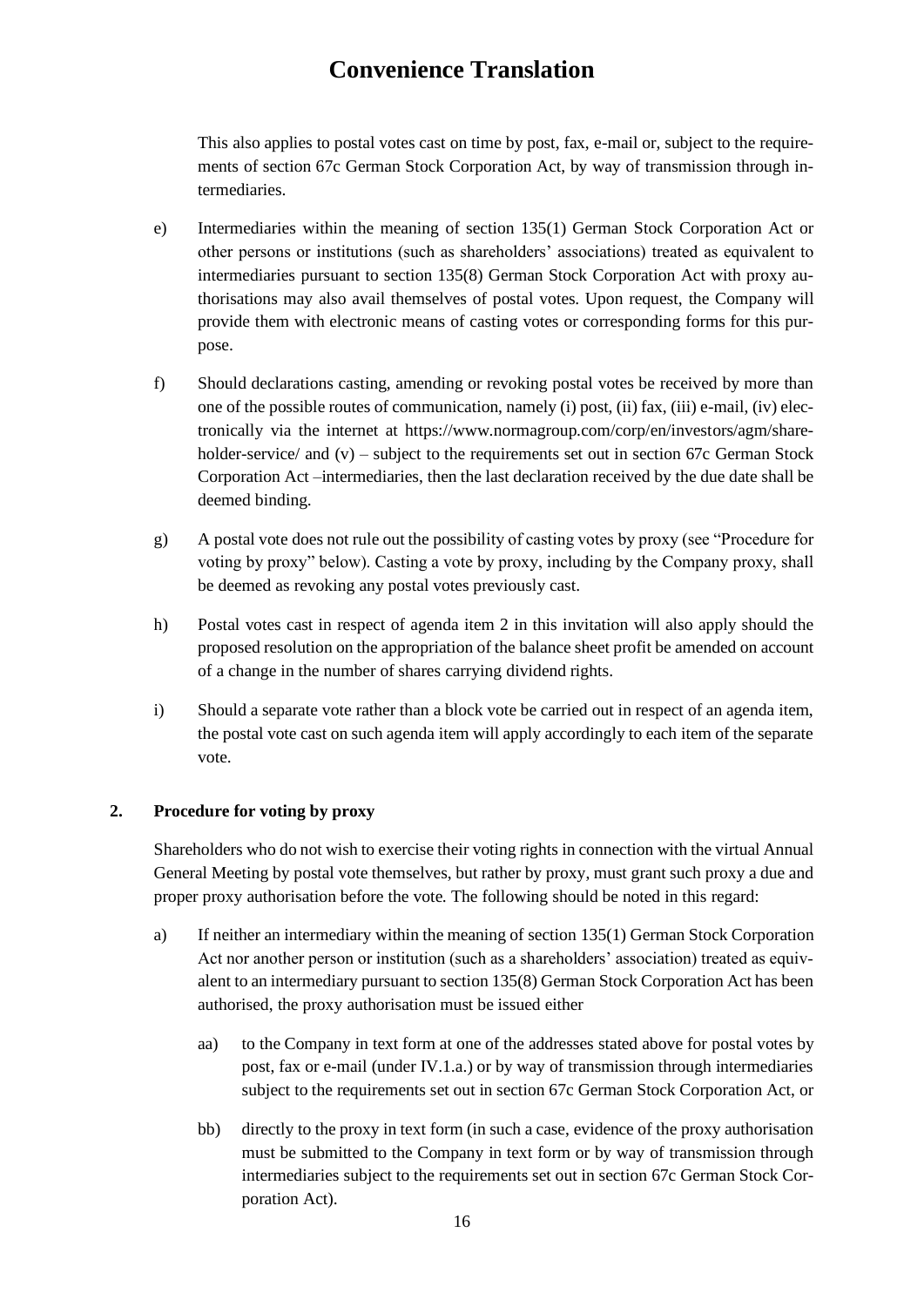The same applies to revocation of the proxy authorisation. As soon as the proxy authorisation has been issued to the Company or evidence of the proxy authorisation has been submitted to the Company in text form, the proxy will receive his own access data, with which he can exercise rights and possibilities in connection with the virtual Annual General Meeting via the internet at https://www.normagroup.com/corp/en/investors/agm/shareholderservice.

Shareholders and their proxies may submit evidence of the authorisation or revocation thereof in text form to the Company at one of the addresses stated above (under IV.1.a.) for postal votes by post, fax or e-mail or, subject to the requirements set out in section 67c German Stock Corporation Act, through intermediaries.

- b) Proxy authorisations can also be issued and revoked **electronically via the internet** at https://www.normagroup.com/corp/en/investors/agm/shareholder-service/ pursuant to the procedure determined by the Company **up to and no later than the time at which votes begin to be counted** at the virtual Annual General Meeting. The access data will be sent to the shareholders listed in the share register together with the invitation letter. The possibility to revoke proxy authorisations electronically via the internet also applies to proxy authorisations issued or evidenced by post, fax or e-mail or, subject to the requirements set out in section 67c German Stock Corporation Act, by way of transmission through intermediaries.
- c) The statutory provisions, in particular section 135 German Stock Corporation Act, apply to proxy authorisations granted to intermediaries within the meaning of section 135(1) German Stock Corporation Act or other persons or institutions (such as shareholders' associations) treated as equivalent to intermediaries pursuant to section 135(8) German Stock Corporation Act as well as to the revocation and the evidence of such proxy authorisations. Please also observe any rules that may be prescribed in this regard by the authorised representatives themselves.

Intermediaries within the meaning of section 135(1) German Stock Corporation Act and other persons or institutions that are equivalent to intermediaries pursuant to section 135(8) German Stock Corporation Act (such as shareholder associations) require authorisation in order to exercise the voting rights for shares that do not belong to them, but for which they are registered as holder in the share register.

- d) If a shareholder authorises more than one person, the Company is entitled to reject one or more of them pursuant to section 134(3), sentence 2 German Stock Corporation Act.
- e) Please refer your proxies to the information on data protection which is set out in section VII. below.

### **3. Procedure for voting by Company proxy**

Shareholders and their proxies, respectively, may also be represented by persons appointed by the Company when casting votes in connection with the virtual Annual General Meeting. The following should be noted in this regard: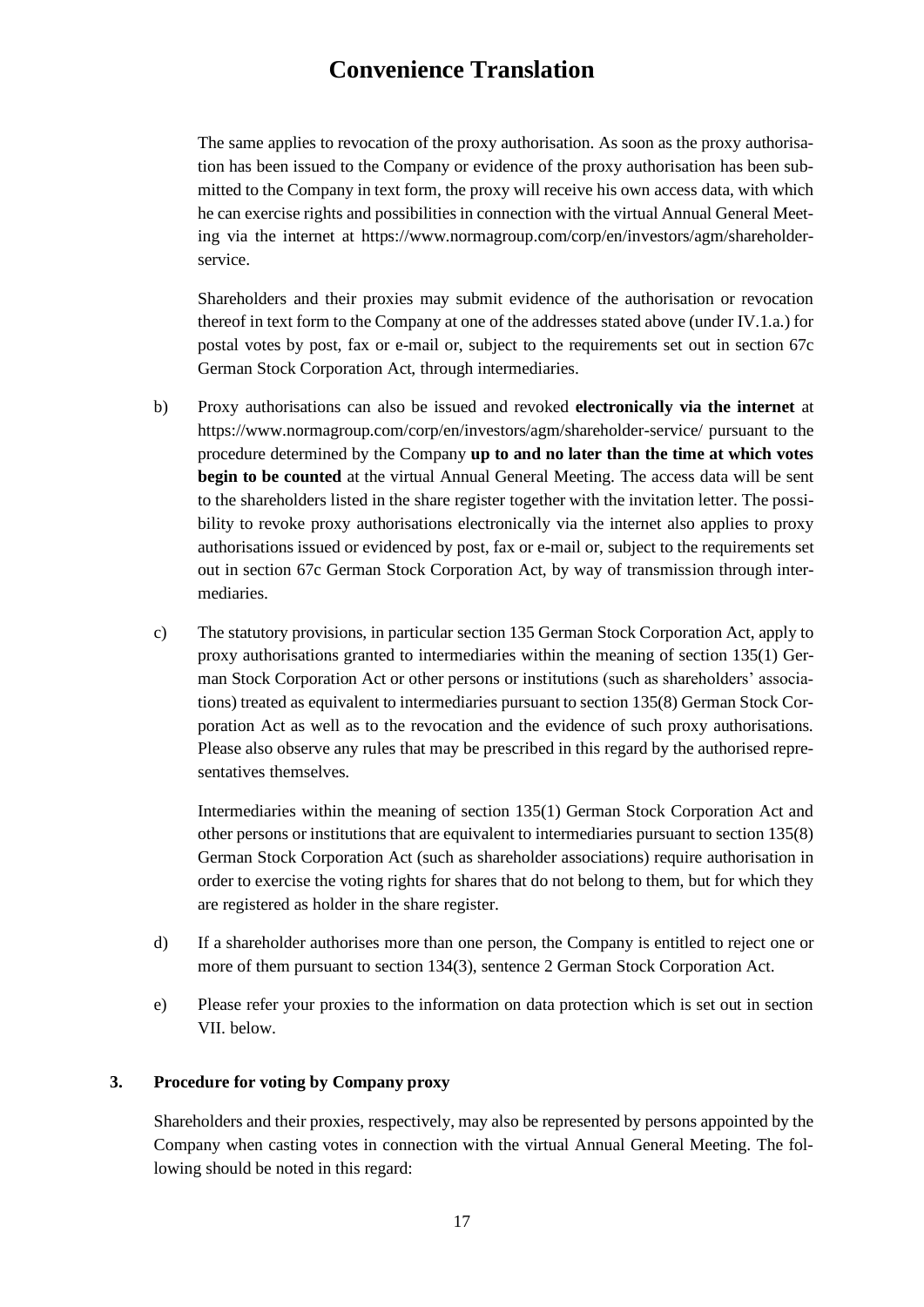- a) Company proxies may only vote on agenda items for which they have received express instructions on how to exercise the voting rights. Company proxies are obliged to vote according to the instructions given to them.
- b) Please note that Company proxies (i) cannot accept any requests to speak, to lodge objections to general meeting resolutions or to ask questions or submit motions and that they (ii) are only available to vote on such motions and candidate nominations in respect of which resolution proposals by the Management Board and/or the Supervisory Board pursuant to section 124(3) German Stock Corporation Act or by shareholders pursuant to Article 56 SE Regulation, section 50(2) SEAG, sections 124(1), 122(2) sentence 2 German Stock Corporation Act have been published in this invitation or subsequently or have been made available pursuant to sections 126, 127 German Stock Corporation Act, insofar as each of these motions and candidate nominations are voted on at the virtual Annual General Meeting.
- c) Proxy authorisations and instructions to Company proxies may be issued, amended or revoked in text form, using one of the addresses listed above (under IV.1.a) for casting votes by **post, fax or e-mail** by **18:00 hrs** (CEST) **on 19 May 2021**. In all of these cases, the time/date of receipt of the power of proxy or instruction, of the amendment or of the revocation by the Company will be decisive.
- d) Proxy authorisations and instructions to Company proxies can be issued **electronically via the internet** at https://www.normagroup.com/corp/en/investors/agm/shareholder-service/ pursuant to the procedure determined by the Company **up to and no later than the time at which votes begin to be counted** at the virtual Annual General Meeting. The access data will be sent to the shareholders listed in the share register together with the invitation letter.
- e) Subject to the requirements of section 67c German Stock Corporation Act, proxy authorisations and instructions to Company proxies may also be issued, amended or revoked by way of transmission through intermediaries **up to and no later than 18:00 hrs** (CEST) **on 19 May 2021**. The time/date of receipt of the power of proxy or instruction, amendment or revocation by the Company will be decisive.
- f) Up to and no later than the time at which votes begin to be counted at the virtual Annual General Meeting, proxy authorisations and instructions to Company proxies already issued may be amended or revoked electronically via the internet by means of the individual access data at https://www.normagroup.com/corp/en/investors/agm/shareholder-service/. This also applies to proxy authorisations and instructions to Company proxies issued on time by post, fax, e-mail or, subject to the requirements of section 67c German Stock Corporation Act, by way of transmission through intermediaries.
- g) Intermediaries within the meaning of section 135(1) German Stock Corporation Act or other persons or institutions (such as shareholders' associations) treated as equivalent to intermediaries pursuant to section 135(8) German Stock Corporation Act with proxy authorisations may also avail themselves of Company proxies appointed by the Company. Upon request, the Company will provide them with electronic means of casting votes or corresponding forms for this purpose.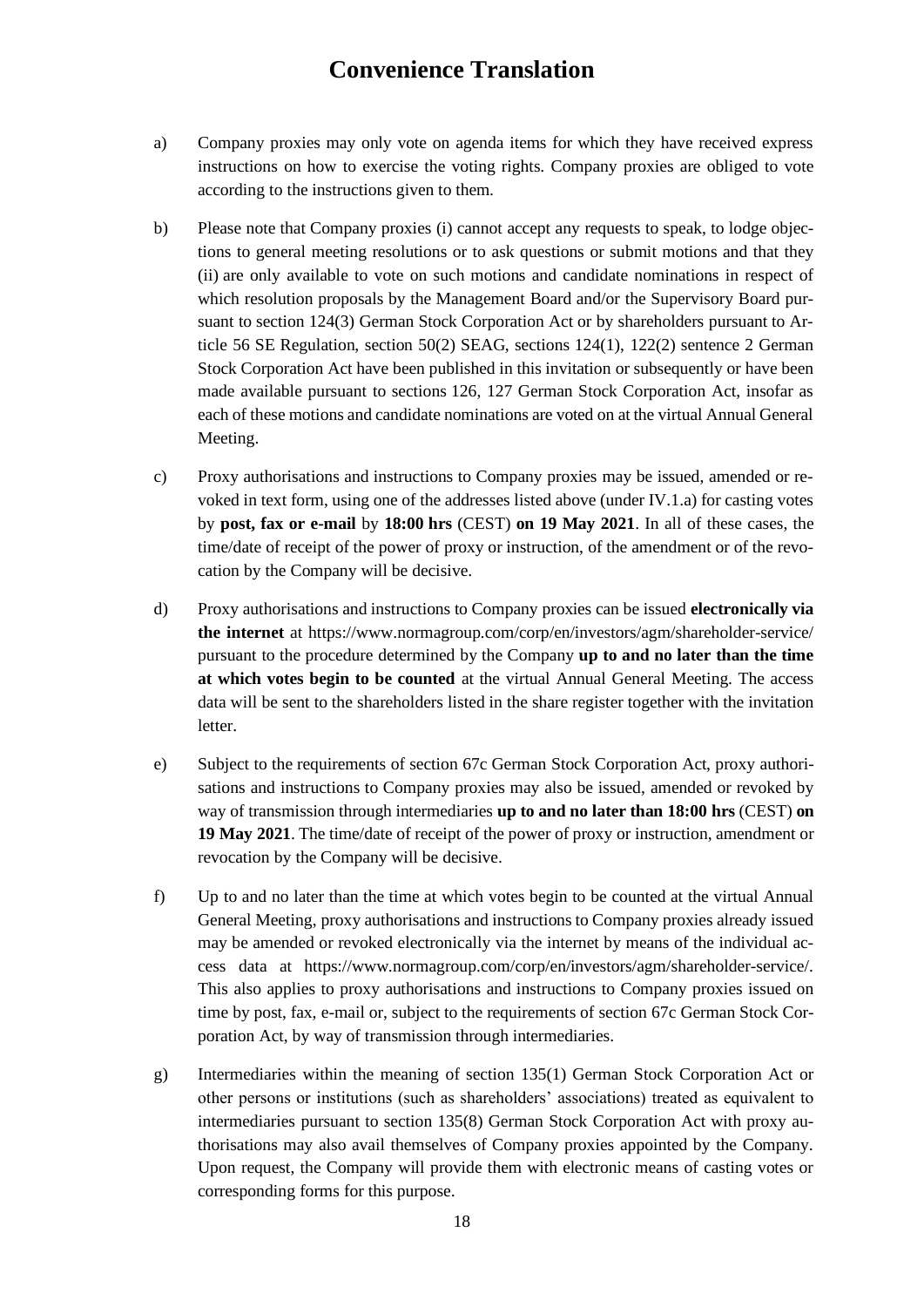- h) Should declarations issuing, amending or revoking proxy authorisations and instructions to Company proxies be received by more than one of the possible routes of communication, namely (i) post, (ii) fax, (iii) e-mail, (iv) electronically via the internet at https://www.normagroup.com/corp/en/investors/agm/shareholder-service/ and (v) – subject to the requirements set out in section 67c German Stock Corporation Act – intermediaries, then the last declaration received by the due date shall be deemed binding.
- i) Authorisation of the Company proxies appointed by the Company does not rule out casting postal votes. Casting postal votes shall be deemed as revoking any proxy authorisations and instructions to the Company proxies appointed by the Company.
- j) Instructions to Company proxies in respect of agenda item 2 in this invitation will also apply should the proposed resolution on the appropriation of the balance sheet profit be amended on account of a change in the number of shares carrying dividend rights.
- k) Should a separate vote rather than a block vote be carried out in respect of an agenda item, the instruction given in respect of this agenda item will apply analogously to each point of the separate vote.

#### **4. Forms for registration, proxy authorisations and postal votes**

Shareholders may use the form that they receive together with the registration documents to register, issue proxy authorisations or cast postal votes, or they may use any method described above in sections II.1, IV.1, IV.2 and IV.3 that meets the formal requirements. Proxy authorisation forms and postal vote forms are available on the Company's website at https://www.normagroup.com/corp/en/investors/agm/.

If you wish to authorise an intermediary within the meaning of section 135(1) German Stock Corporation Act, or another person or institution (such as a shareholders' association) treated as equivalent to an intermediary pursuant to section 135(8) German Stock Corporation Act, please discuss the form in which the proxy authorisation is to be issued with such person or institution.

#### **V. Shareholders' rights and possibilities**

In connection with the virtual Annual General Meeting, shareholders have the following rights and possibilities. Further details are to be found on the Company's website at https://www.normagroup.com/corp/en/investors/agm/.

#### **1. Additions to the agenda**

Shareholders whose shares in the aggregate reach the proportional amount of EUR 500,000.00 of the share capital (which corresponds to 500,000 shares) may demand pursuant to Article 56 SE Regulation, section 50(2) SEAG that items be put on the agenda and published. Each new agenda item must be accompanied by a statement of grounds or by a proposed resolution. The request must be sent in writing to the Company's Management Board. Requests of this kind are to be sent to the following address: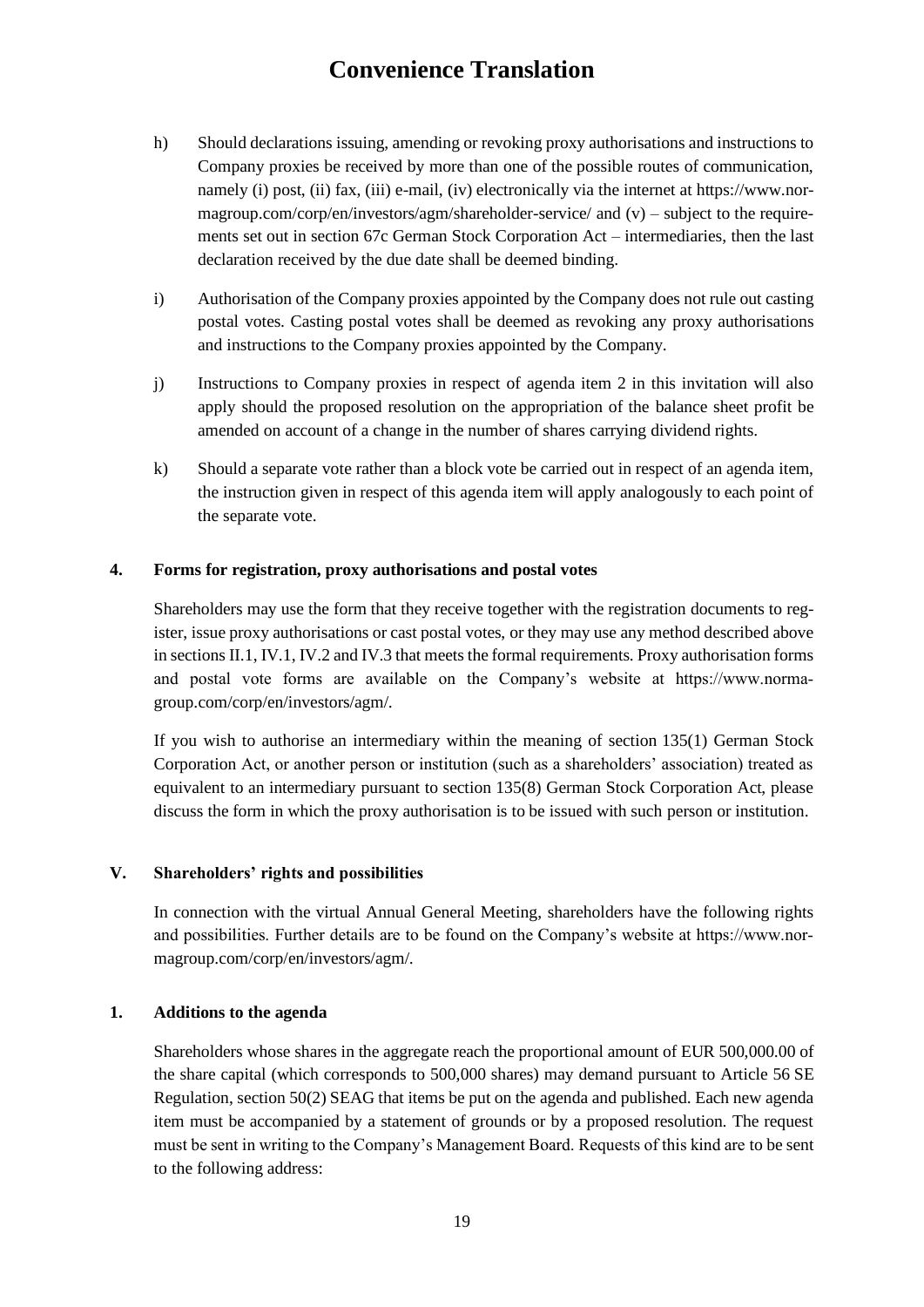NORMA Group SE Vorstand Edisonstr. 4 63477 Maintal, Germany

It must be received by the Company at least 30 days prior to the meeting, i.e. by no later than **24:00 hrs** (CEST) **on 19 April 2021**.

Additional agenda items that require publication will be published in the Federal Gazette without undue delay on receipt of the request and, pursuant to section 121(4a) German Stock Corporation Act, be forwarded for publication to such media capable of distributing the information throughout the entire European Union. They will also be made available on the Company's website at https://www.normagroup.com/corp/en/investors/agm/ and notified to the shareholders.

### **2. Counter-motions; voting proposals**

Each shareholder is entitled pursuant to section 126(1) German Stock Corporation Act to submit counter-motions to proposed resolutions in respect of individual agenda items. If the countermotions are to be made available by the Company, they must be submitted at least 14 days prior to the Annual General Meeting, i.e. by no later than **24:00 hrs** (CEST) **on 5 May 2021**,

to the following address

NORMA Group SE Investor Relations Edisonstr. 4 63477 Maintal, Germany or

- via the fax number
	- +49 (0) 6181 6102 7641 or
- via the e-mail address
	- ir@normagroup.com or
- by transmission through intermediaries subject to the requirements set out in section 67c German Stock Corporation Act.

Counter-motions addressed in any other way and/or received after the date specified do not have to be made available.

In all cases in which a counter-motion is submitted, the date of receipt of the counter-motion by the Company will be decisive.

Shareholders' counter-motions that are to be made available will be made available together with the shareholders' names and, if applicable, the grounds for the counter-motions as well as any statements by the Management Board and the Supervisory Board in this regard on the Company's website at https://www.normagroup.com/corp/en/investors/agm/. The Company may decide not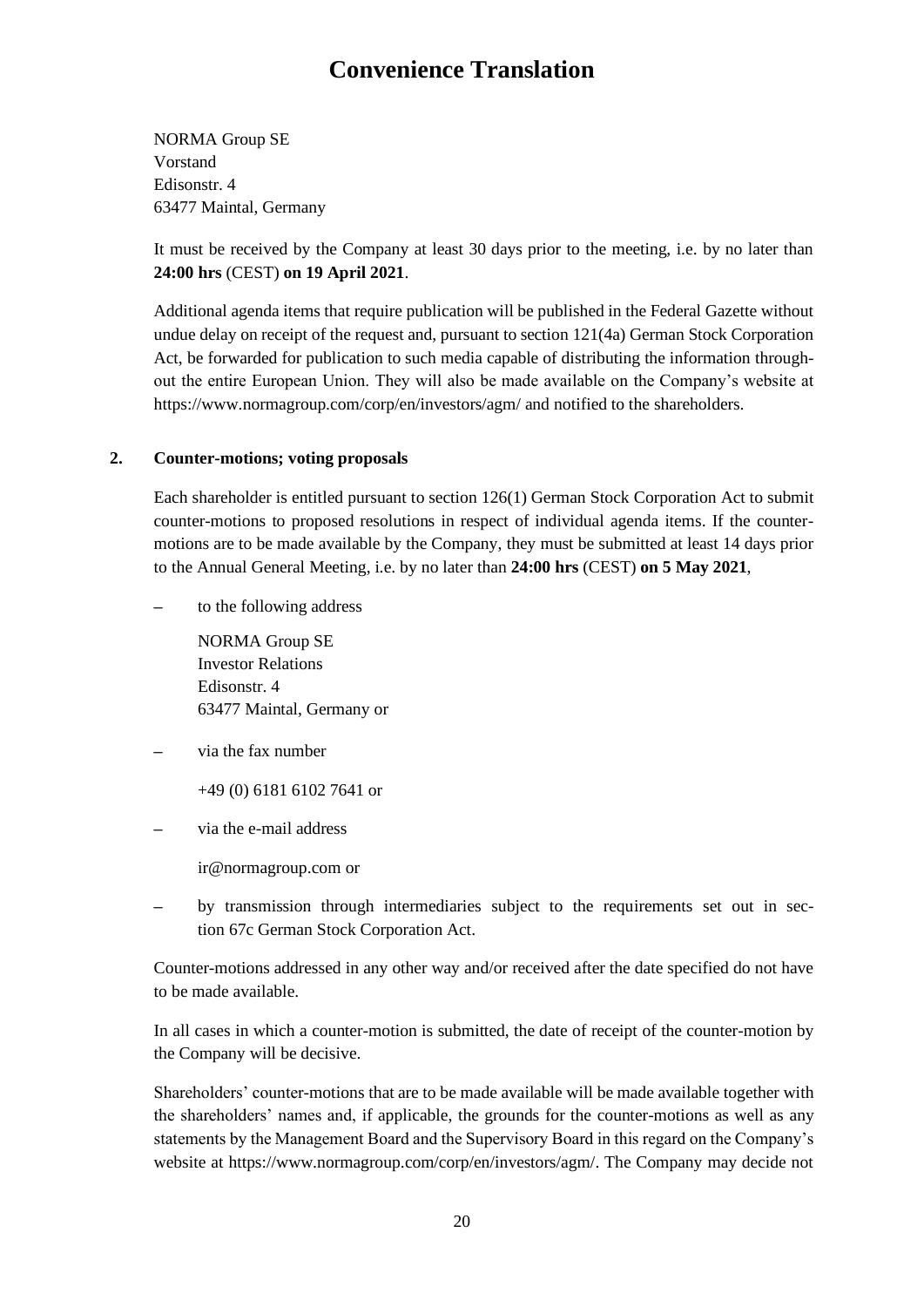to make a counter-motion and possible grounds for it available if the requirements set out in section 126(2) German Stock Corporation Act are met.

These provisions apply analogously, pursuant to section 127 German Stock Corporation Act, to a shareholder's nomination for the election of a member of the Supervisory Board or the auditors of the annual financial statements. In addition to the grounds listed in section 126(2) German Stock Corporation Act, the Management Board need not make a candidate nomination available if, *inter alia*, the nomination does not include the name, occupation and place of residence of the candidate. Nor does the Company have to make nominations for the election of members of the Supervisory Board available if the nomination does not include information on any positions held by the proposed candidate in other supervisory boards required by law within the meaning of section 125(1) sentence 5 German Stock Corporation Act.

Motions or voting proposals by shareholders which are to be made accessible pursuant to section 126 German Stock Corporation Act or section 127 German Stock Corporation Act shall be deemed to have been made at the Annual General Meeting if the shareholder making the motion or submitting the voting proposal is entered in the Company's share register and has registered for the Annual General Meeting.

#### **3. Right to submit questions pursuant to section 1(2), no. 3 COVID-19 Measures Act**

Pursuant to section 1(2) no. 3 COVID-19 Measures Act, shareholders and their proxies – except for Company proxies appointed by the Company – have a right to submit questions by means of electronic communication. This right to submit questions is only open to shareholders who have registered for the virtual Annual General Meeting in due time and pursuant to the stipulations specified above (under II.1.), and their proxies.

Questions can only be submitted electronically via the internet at https://www.normagroup.com/corp/en/investors/agm/shareholder-service/ by **18 May 2021, 24:00 hrs** (CEST). The access data will be sent to the shareholders listed in the share register together with the invitation letter. The proxies will receive their own access data as soon as the proxy authorisation has been issued to the Company or evidence of the proxy authorisation has been submitted to the Company. Please note that the names of shareholders and proxies submitting questions may be mentioned in the context of answering the questions in the virtual Annual General Meeting, unless they have expressly objected to being named.

#### **4. Possibility to object pursuant to section 1(2), no. 4 COVID-19 Measures Act**

Pursuant to section 1(2), no. 4 COVID-19 Measures Act, shareholders who have exercised their voting rights by postal vote or proxy may file objections against resolutions of the virtual Annual General Meeting without being physically present. They may do so themselves or by proxy, except for Company proxies appointed by the Company, over the duration of the virtual Annual General Meeting on the internet at https://www.normagroup.com/corp/en/investors/agm/shareholder-service/. The access data will be sent to the shareholders listed in the share register together with the invitation letter. The proxies will receive their own access data as soon as the proxy authorisation has been issued to the Company or evidence of the proxy authorisation has been submitted to the Company.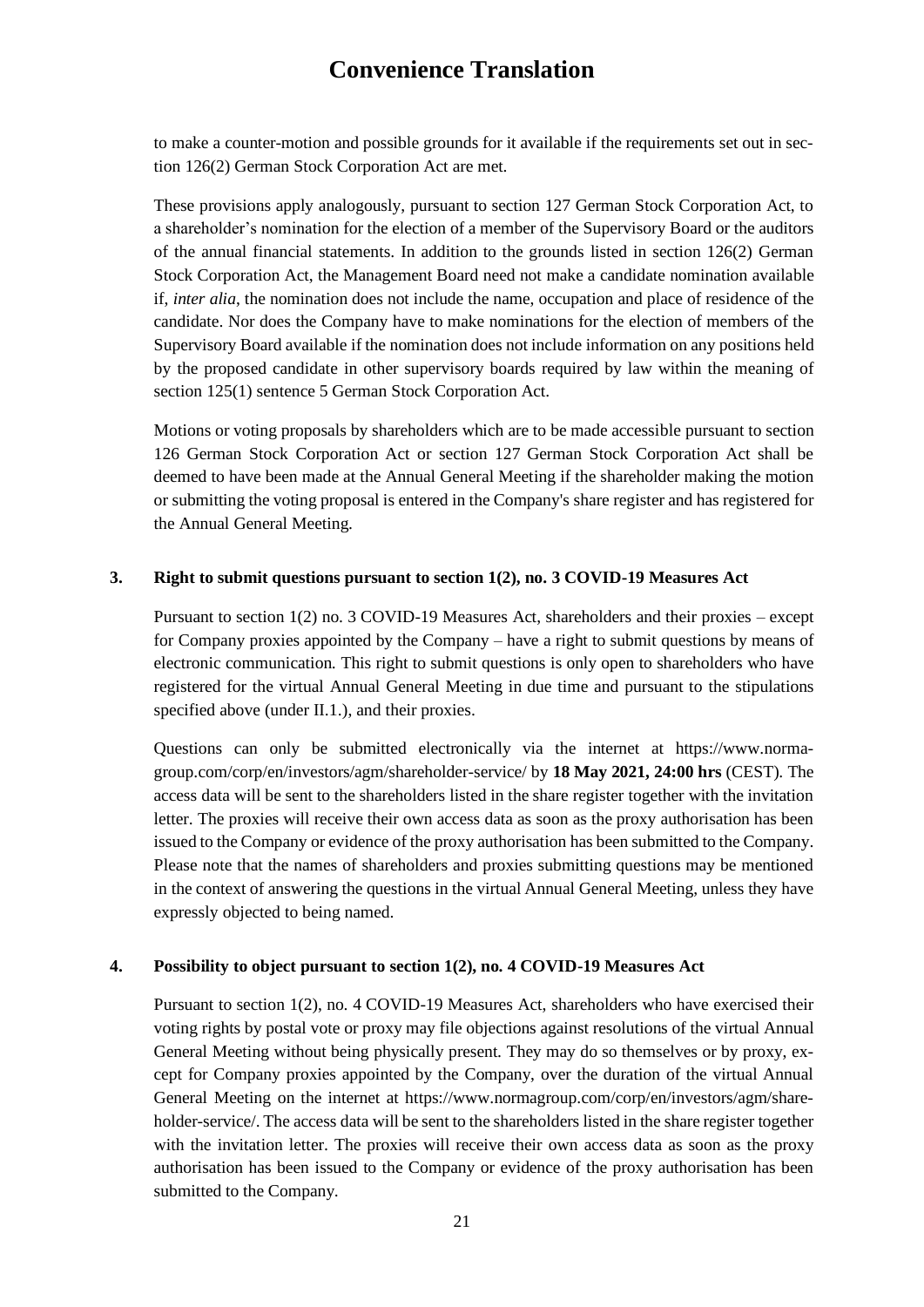#### **VI. Information and documents on the Annual General Meeting; website**

This invitation to the Annual General Meeting, the documents to be made available to the Annual General Meeting, including the information required pursuant to section 124a German Stock Corporation Act, any shareholders' motions as well as additional notes on shareholders' rights and possibilities pursuant to Article 56 SE Regulation, section 50(2) SEAG, section 122(2), section 126(1), section 127 German Stock Corporation Act and section 1(2), nos. 3, 4 COVID-19 Measures Act will be available on the Company's website at https://www.normagroup.com/corp/en/investors/agm/ from the day on which the Annual General Meeting is convened. All documents that must be made available to the Annual General Meeting by law will also be available there during the virtual Annual General Meeting.

#### **VII. Information on data protection**

In connection with the virtual Annual General Meeting, NORMA Group SE processes, as controller within the meaning of data protection law, personal data (such as name, date of birth, address, if applicable, e-mail address, number of shares and type of share ownership) of shareholders and their proxies on the basis of applicable data protection law in order to prepare for and conduct the virtual Annual General Meeting in the form stipulated by law.

The processing of personal data is absolutely necessary for the preparation and conduct of the virtual Annual General Meeting. The legal bases for the processing of such data are Article 6(1)(c) General Data Protection Regulation (GDPR) and section 67e(1) German Stock Corporation Act.

The service providers commissioned to host the Annual General Meeting only receive personal data from NORMA Group SE that are required for the performance of the commissioned service. The service providers process the data exclusively in accordance with the instructions of NORMA Group SE. Otherwise, personal data are provided to the shareholders and shareholder proxies in connection with the virtual Annual General Meeting within the scope of the statutory provisions. The names of shareholders and proxies submitting questions may be mentioned in the context of answering the questions in the virtual Annual General Meeting, unless they have expressly objected to being named. This data processing is necessary in order to safeguard the legitimate interest of the other shareholders to learn the names of those submitting questions and to be able to better assess the question afterwards. The legal bases for the data processing are Article  $6(1)(f)$ General Data Protection Regulation (GDPR) and section 67e(1) German Stock Corporation Act.

The Company retains the personal data in connection with the virtual Annual General Meeting in accordance with its statutory duties. The data are regularly erased after three years if the data are no longer needed for possible disputes over the adoption or validity of resolutions of the Annual General Meeting. Should the Company become aware that a shareholder is no longer a shareholder of the Company, his personal data will generally be retained for no more than twelve months provided that the data are no longer needed for possible disputes over the adoption or validity of resolutions of the Annual General Meeting.

Under the statutory requirements, the shareholders and proxies have at all times an access, rectification, restriction, objection and erasure right in relation to the processing of their personal data as well as a right to data portability pursuant to chapter III of the GDPR as well as pursuant to